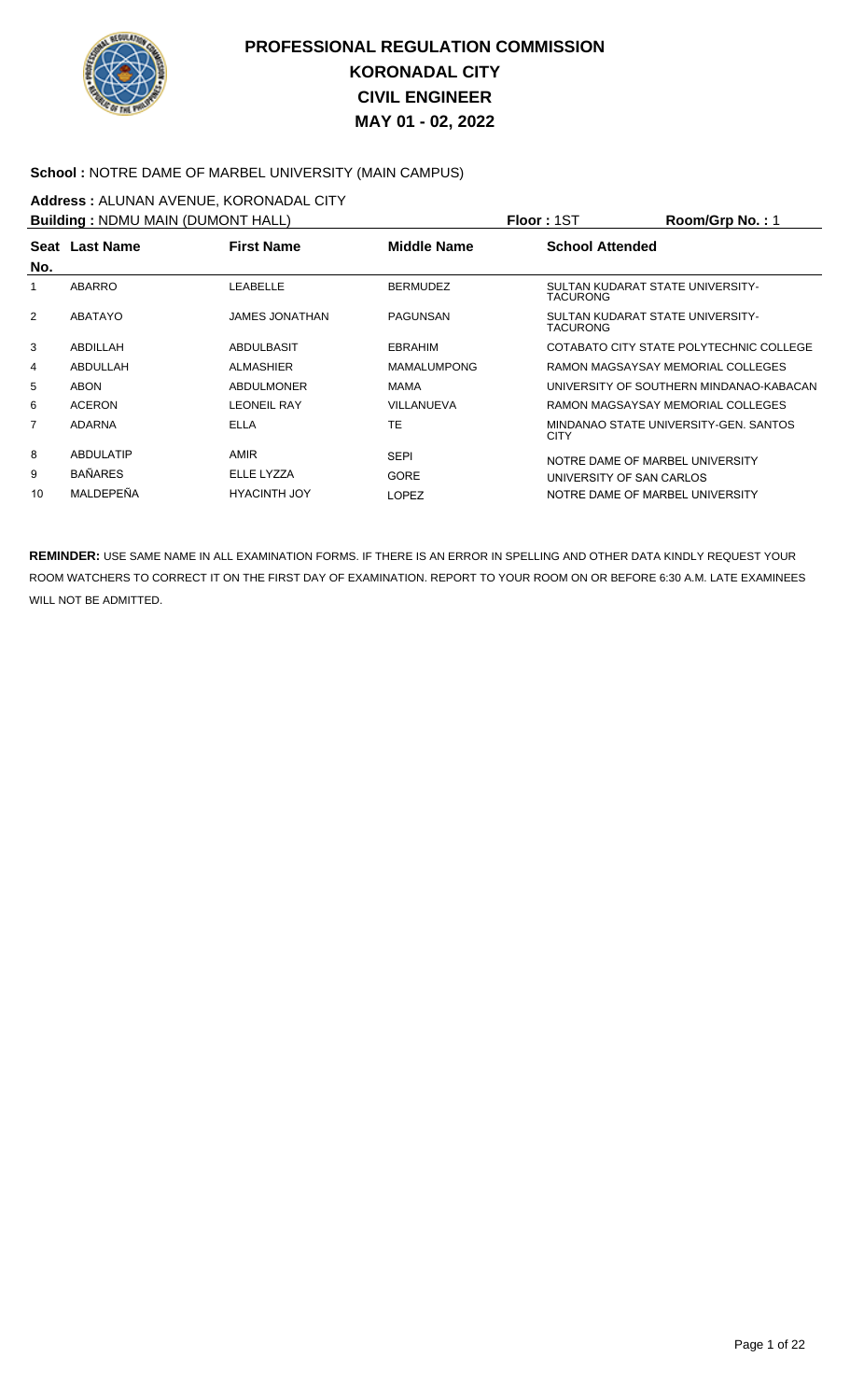

#### **School :** NOTRE DAME OF MARBEL UNIVERSITY (MAIN CAMPUS)

## **Address :** ALUNAN AVENUE, KORONADAL CITY

| <b>Building: NDMU MAIN (DUMONT HALL)</b> |                 |                       |                    | Floor: 1ST                      | Room/Grp No.: 2                         |
|------------------------------------------|-----------------|-----------------------|--------------------|---------------------------------|-----------------------------------------|
| No.                                      | Seat Last Name  | <b>First Name</b>     | <b>Middle Name</b> | <b>School Attended</b>          |                                         |
| 1                                        | ADRIANO         | <b>KEN ANTHONY</b>    | <b>OCCEÑA</b>      | NOTRE DAME UNIVERSITY           |                                         |
| $\overline{2}$                           | <b>ALANG</b>    | <b>JOHALY</b>         | <b>CABO</b>        |                                 | COTABATO CITY STATE POLYTECHNIC COLLEGE |
| 3                                        | <b>ALANO</b>    | ABDULKADER            | <b>SENDIG</b>      | NOTRE DAME UNIVERSITY           |                                         |
| 4                                        | ALI             | <b>ALLADIN</b>        | PANALANDANG        |                                 | COTABATO CITY STATE POLYTECHNIC COLLEGE |
| 5                                        | ALI             | <b>HABIB</b>          | MOHAMAD            |                                 | UNIVERSITY OF SOUTHERN MINDANAO-KABACAN |
| 6                                        | ALI             | <b>MOHAMMAD RAIZH</b> | <b>NANDING</b>     |                                 | COTABATO CITY STATE POLYTECHNIC COLLEGE |
| $\overline{7}$                           | ALI             | <b>MUHAMMAD SALEH</b> | <b>BARAGUIR</b>    | NOTRE DAME UNIVERSITY           |                                         |
| 8                                        | ALINSASAGUIN    | <b>NOERI</b>          | <b>BAÑARES</b>     |                                 | RAMON MAGSAYSAY MEMORIAL COLLEGES       |
| 9                                        | ALLAS           | ARJE JAN              | <b>JAVISON</b>     | NOTRE DAME OF MARBEL UNIVERSITY |                                         |
| 10                                       | <b>AMBONASI</b> | <b>MORSIE</b>         | LANDASAN           |                                 | RAMON MAGSAYSAY MEMORIAL COLLEGES       |
|                                          |                 |                       |                    |                                 |                                         |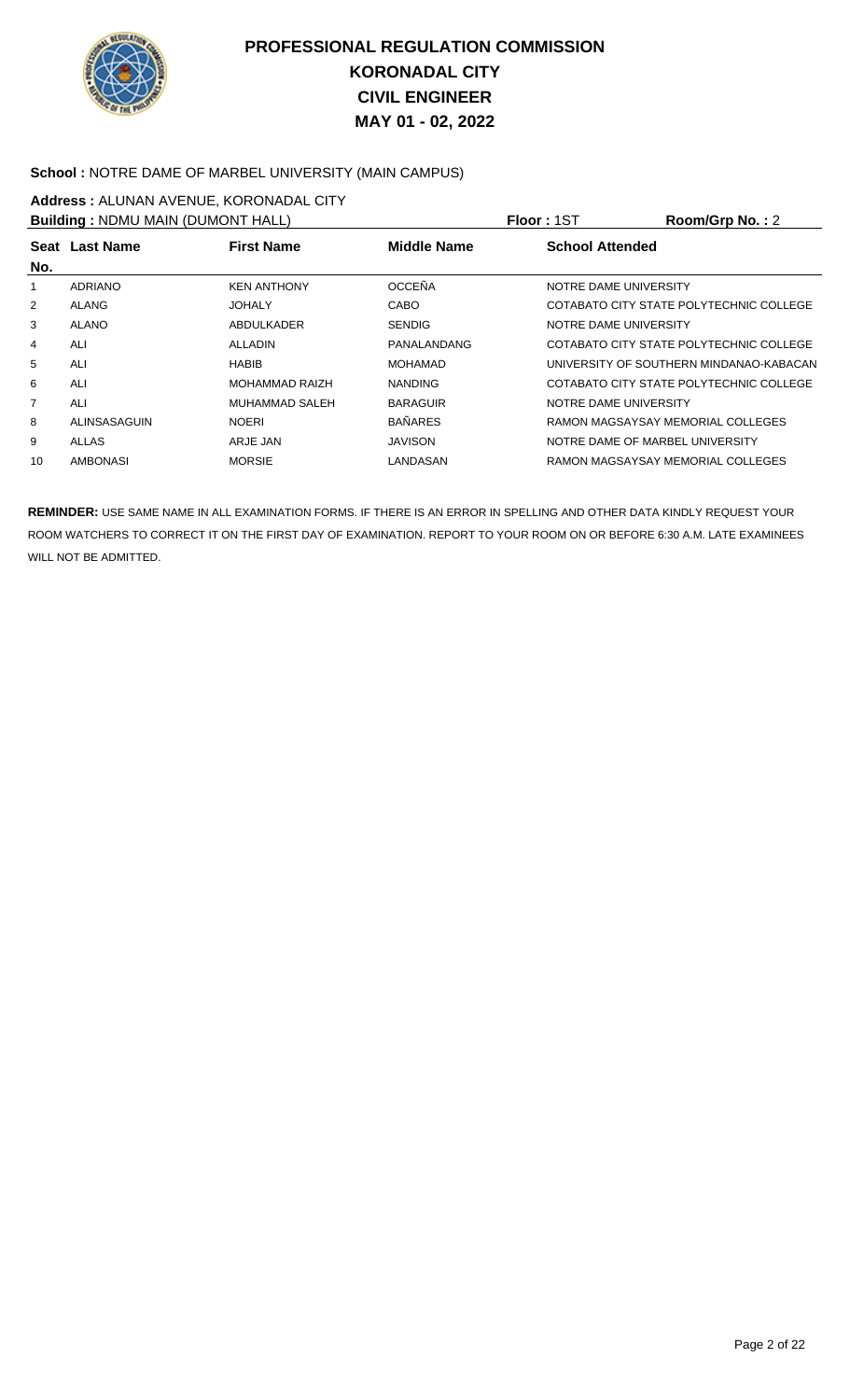

#### **School :** NOTRE DAME OF MARBEL UNIVERSITY (MAIN CAMPUS)

## **Address :** ALUNAN AVENUE, KORONADAL CITY

| <b>Building: NDMU MAIN (DUMONT HALL)</b> |                 |                       |                   | Floor: 1ST                                                  | Room/Grp No.: 3                         |
|------------------------------------------|-----------------|-----------------------|-------------------|-------------------------------------------------------------|-----------------------------------------|
| No.                                      | Seat Last Name  | <b>First Name</b>     | Middle Name       | <b>School Attended</b>                                      |                                         |
|                                          | ANGGULING       | <b>MOHAMMAD</b>       | MAGUNAWAL         | NOTRE DAME UNIVERSITY                                       |                                         |
| 2                                        | <b>ANGOB</b>    | <b>EDMAR</b>          | <b>PEDERI</b>     | <b>MAIN CAMPUS</b>                                          | SURIGAO STATE COLLEGE OF TECHNOLOGY-    |
| 3                                        | ANTIPUESTO      | <b>JOVELYN</b>        | <b>SOBREMONTE</b> |                                                             | RAMON MAGSAYSAY MEMORIAL COLLEGES       |
| 4                                        | <b>ANUNG</b>    | FJ                    | <b>FLORES</b>     | NOTRE DAME OF MARBEL UNIVERSITY                             |                                         |
| 5                                        | ARELLANO        | ERNIE                 | CAWAN             |                                                             | RAMON MAGSAYSAY MEMORIAL COLLEGES       |
| 6                                        | ARQUILLANO      | <b>MARIE KRIS</b>     | CEREÑO            |                                                             | RAMON MAGSAYSAY MEMORIAL COLLEGES       |
| 7                                        | <b>BABILA</b>   | <b>CYNDELL ROVERT</b> | <b>ISIDERIO</b>   | NOTRE DAME OF MARBEL UNIVERSITY                             |                                         |
| 8                                        | <b>BAGO</b>     | <b>ABDULMOOTADIR</b>  | <b>DALATEN</b>    |                                                             | UNIVERSITY OF SOUTHERN MINDANAO-KABACAN |
| 9                                        | <b>BAGODATO</b> | JUHANI                | <b>MUTIN</b>      | PHILIPPINE ENGINEERING AND AGRO-<br>INDUSTRIAL COLLEGE INC. |                                         |
| 10                                       | <b>BALANZA</b>  | AXEL JOHN             | <b>GALLEON</b>    |                                                             | RAMON MAGSAYSAY MEMORIAL COLLEGES       |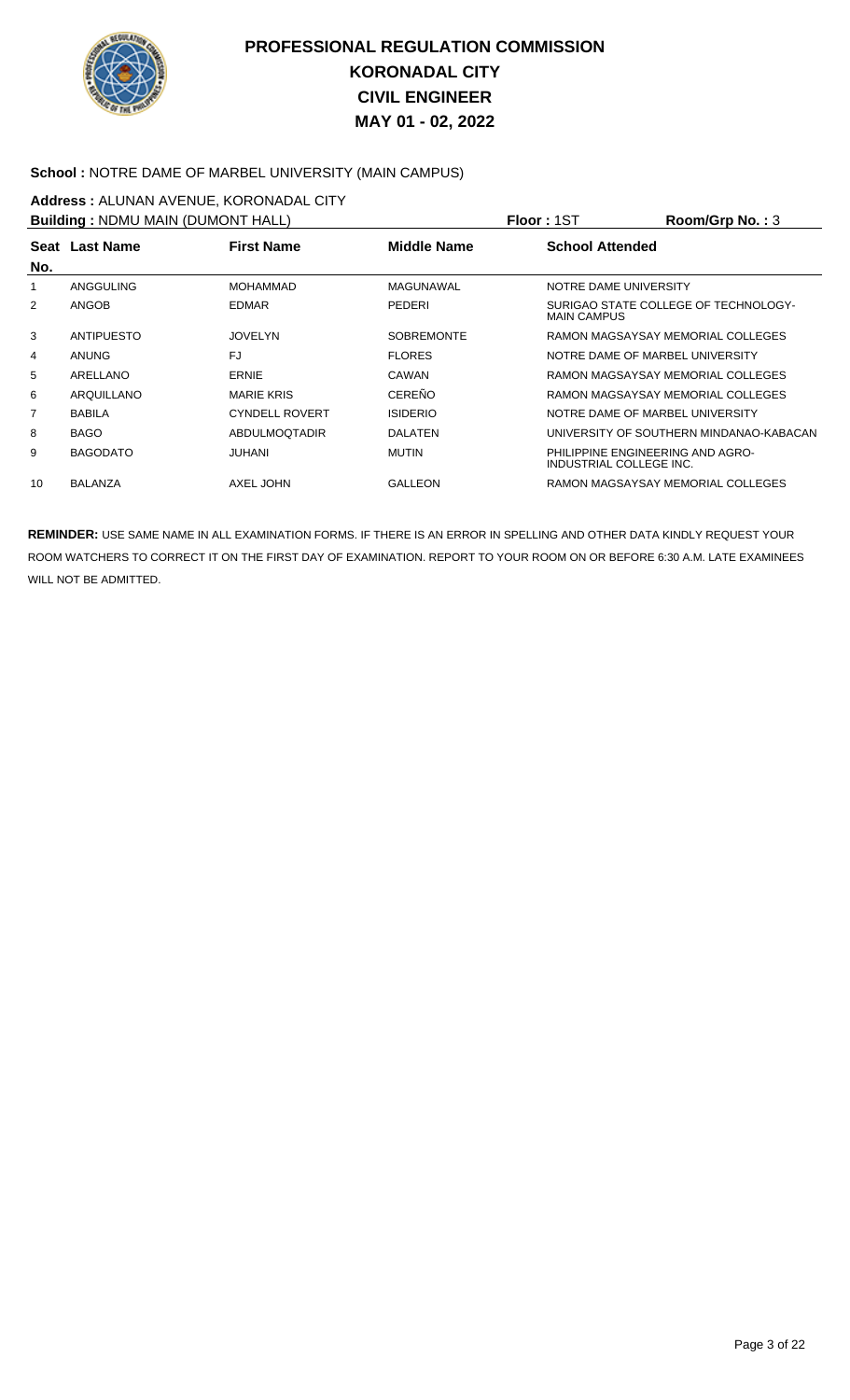

#### **School :** NOTRE DAME OF MARBEL UNIVERSITY (MAIN CAMPUS)

# **Address :** ALUNAN AVENUE, KORONADAL CITY

| <b>Building: NDMU MAIN (DUMONT HALL)</b>                                            |                 |                         |                 | Floor: 1ST | Room/Grp No.: 4                           |
|-------------------------------------------------------------------------------------|-----------------|-------------------------|-----------------|------------|-------------------------------------------|
| <b>Middle Name</b><br><b>First Name</b><br><b>School Attended</b><br>Seat Last Name |                 |                         |                 |            |                                           |
| No.                                                                                 |                 |                         |                 |            |                                           |
| 1                                                                                   | <b>BALTAR</b>   | <b>FRANCIS EARVIN</b>   | <b>CERBANIA</b> |            | NOTRE DAME OF DADIANGAS UNIVERSITY. INC.  |
| 2                                                                                   | <b>BARAGUIR</b> | <b>MOHAMMAD</b>         | <b>NOR</b>      |            | COTABATO CITY STATE POLYTECHNIC COLLEGE   |
| 3                                                                                   | <b>BARILLA</b>  | <b>PRECIOUS JAYNE</b>   | <b>LLAVADO</b>  |            | RAMON MAGSAYSAY MEMORIAL COLLEGES         |
| 4                                                                                   | <b>BARLUADO</b> | RICO JR                 | AGUIRRE         |            | NOTRE DAME OF MARBEL UNIVERSITY           |
| 5                                                                                   | <b>BARON</b>    | <b>DOMINIC GENE</b>     | <b>ORDOYO</b>   |            | NOTRE DAME OF MARBEL UNIVERSITY           |
| 6                                                                                   | <b>BAUTISTA</b> | <b>CHRISTELLE MARIE</b> | <b>LABSO</b>    |            | NOTRE DAME OF MARBEL UNIVERSITY           |
| 7                                                                                   | <b>BECIOS</b>   | MARIEL                  | <b>CORDER</b>   |            | NOTRE DAME OF MARBEL UNIVERSITY           |
| 8                                                                                   | <b>BELLEZA</b>  | BERNARD JR              | <b>MALARAS</b>  |            | RAMON MAGSAYSAY MEMORIAL COLLEGES         |
| 9                                                                                   | <b>BERMAS</b>   | ANGELICA                | <b>SALES</b>    | COT        | SOUTH EAST ASIAN INSTITUTE OF TECHNOLOGY- |
| 10                                                                                  | <b>BERMUDEZ</b> | <b>BRINDALYN</b>        | LABATA          | TACURONG   | SULTAN KUDARAT STATE UNIVERSITY-          |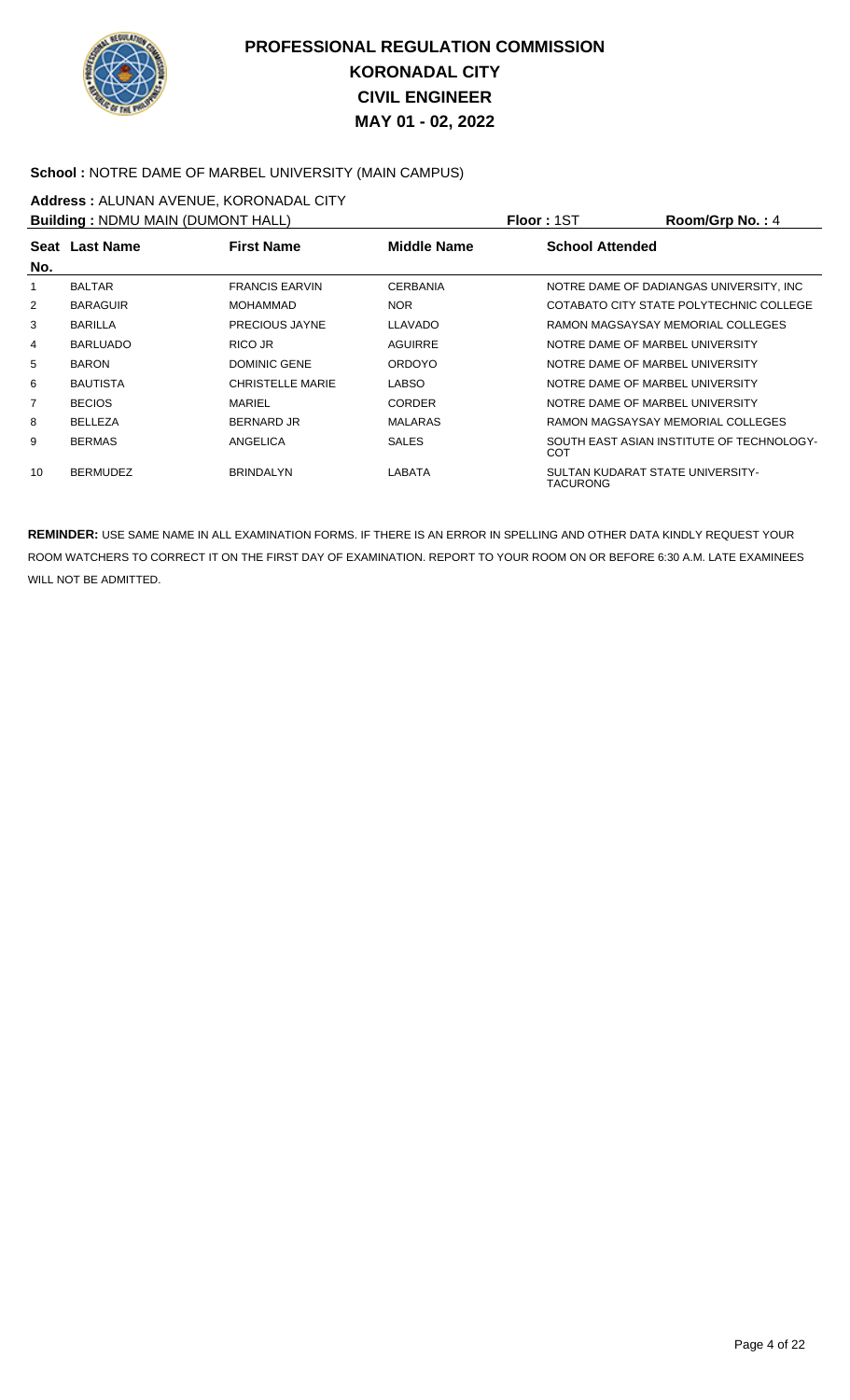

#### **School :** NOTRE DAME OF MARBEL UNIVERSITY (MAIN CAMPUS)

# **Address :** ALUNAN AVENUE, KORONADAL CITY

| <b>Building: NDMU MAIN (DUMONT HALL)</b> |                    |                     |                   | <b>Floor: 1ST</b>                                  | Room/Grp No.: 5                           |
|------------------------------------------|--------------------|---------------------|-------------------|----------------------------------------------------|-------------------------------------------|
| No.                                      | Seat Last Name     | <b>First Name</b>   | Middle Name       | <b>School Attended</b>                             |                                           |
| 1                                        | <b>BILON</b>       | <b>NORMINA</b>      | <b>KALID</b>      |                                                    | COTABATO CITY STATE POLYTECHNIC COLLEGE   |
| 2                                        | <b>BOGADOR</b>     | <b>JAN JAPHETH</b>  | <b>SOBREDILLA</b> |                                                    | RAMON MAGSAYSAY MEMORIAL COLLEGES         |
| 3                                        | <b>BOLIVAR</b>     | <b>RESTY</b>        | <b>GARCIA</b>     | NOTRE DAME OF MARBEL UNIVERSITY                    |                                           |
| 4                                        | <b>BORJA</b>       | LALAINE JANNE       | <b>CALDEA</b>     | NOTRE DAME OF MARBEL UNIVERSITY                    |                                           |
| 5                                        | <b>BORJA</b>       | <b>REYNALD</b>      | <b>NONO</b>       | SULTAN KUDARAT POLYTECHNIC STATE<br>COLLEGE-ISULAN |                                           |
| 6                                        | <b>BUTONGKAY</b>   | <b>MOGUIAJID</b>    | ADAM              |                                                    | COTABATO CITY STATE POLYTECHNIC COLLEGE   |
| $\overline{7}$                           | <b>CABALQUINTO</b> | <b>JOVICH</b>       | <b>DUGUILES</b>   | COT                                                | SOUTH EAST ASIAN INSTITUTE OF TECHNOLOGY- |
| 8                                        | <b>CAMINADE</b>    | <b>PSYCHE MAREE</b> | PEDREGOSA         | COT                                                | SOUTH EAST ASIAN INSTITUTE OF TECHNOLOGY- |
| 9                                        | CAÑO               | <b>FRANZ JERICO</b> | MIGUEL            | ADAMSON UNIVERSITY                                 |                                           |
| 10                                       | CASTILLON          | KHRISTAN IAN        | CAGAS             |                                                    | RAMON MAGSAYSAY MEMORIAL COLLEGES         |
|                                          |                    |                     |                   |                                                    |                                           |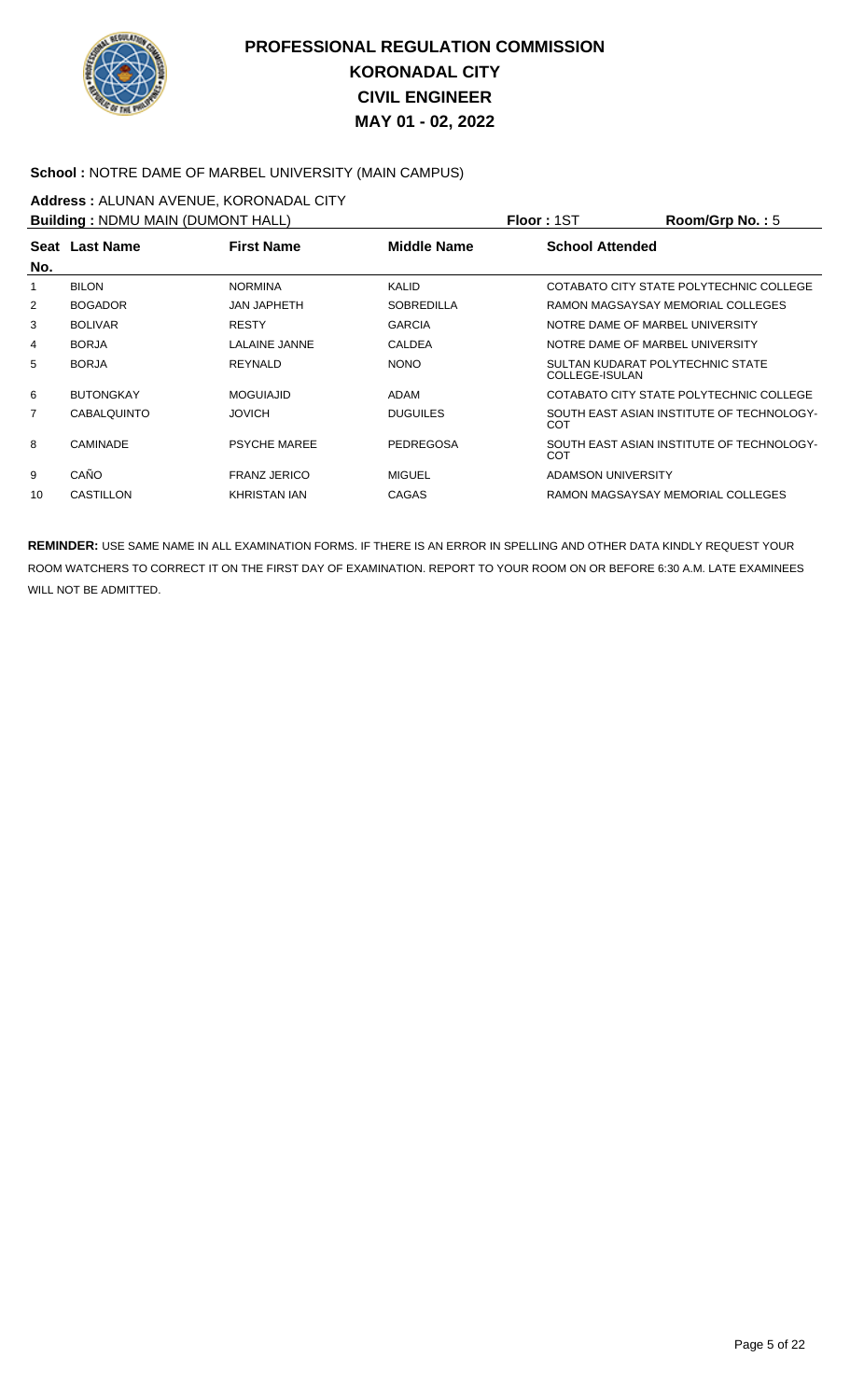

#### **School :** NOTRE DAME OF MARBEL UNIVERSITY (MAIN CAMPUS)

## **Address :** ALUNAN AVENUE, KORONADAL CITY

| <b>Building: NDMU MAIN (DUMONT HALL)</b> |                 |                      |                    | Floor: 1ST                           | Room/Grp No.: $6$                       |  |
|------------------------------------------|-----------------|----------------------|--------------------|--------------------------------------|-----------------------------------------|--|
| <b>First Name</b><br>Seat Last Name      |                 |                      | <b>Middle Name</b> | <b>School Attended</b>               |                                         |  |
| No.                                      |                 |                      |                    |                                      |                                         |  |
| 1                                        | <b>CAUPE</b>    | <b>CODEX SHENN</b>   | <b>MORALES</b>     | NOTRE DAME OF MARBEL UNIVERSITY      |                                         |  |
| $\overline{2}$                           | <b>CHAVEZ</b>   | RODRIGO JR           | <b>VINA</b>        |                                      | RAMON MAGSAYSAY MEMORIAL COLLEGES       |  |
| 3                                        | <b>COBACHA</b>  | <b>IVY JOY</b>       | <b>SABERON</b>     |                                      | UNIVERSITY OF SOUTHERN MINDANAO-KABACAN |  |
| 4                                        | <b>COMADIZO</b> | <b>SHEENA</b>        | <b>MONDOYO</b>     |                                      | RAMON MAGSAYSAY MEMORIAL COLLEGES       |  |
| 5                                        | <b>CONSEBIT</b> | <b>KYRYN NONELLE</b> | DAJAY              | <b>CENTRAL PHILIPPINE UNIVERSITY</b> |                                         |  |
| 6                                        | <b>CORREA</b>   | ROLAND JEAN          | <b>TONOGBANUA</b>  |                                      | RAMON MAGSAYSAY MEMORIAL COLLEGES       |  |
| $\overline{7}$                           | <b>DALUYO</b>   | <b>PATRICK JAY</b>   | <b>DEOCADES</b>    | UNIVERSITY OF MINDANAO-DAVAO CITY    |                                         |  |
| 8                                        | DANAO           | JUNJIENEL            | ABAQUITA           |                                      | RAMON MAGSAYSAY MEMORIAL COLLEGES       |  |
| 9                                        | DATUAMIL        | <b>SADAT</b>         | <b>KASAN</b>       | NOTRE DAME UNIVERSITY                |                                         |  |
| 10                                       | <b>DAUD</b>     | JEHANNA              | <b>USOP</b>        | NOTRE DAME UNIVERSITY                |                                         |  |
|                                          |                 |                      |                    |                                      |                                         |  |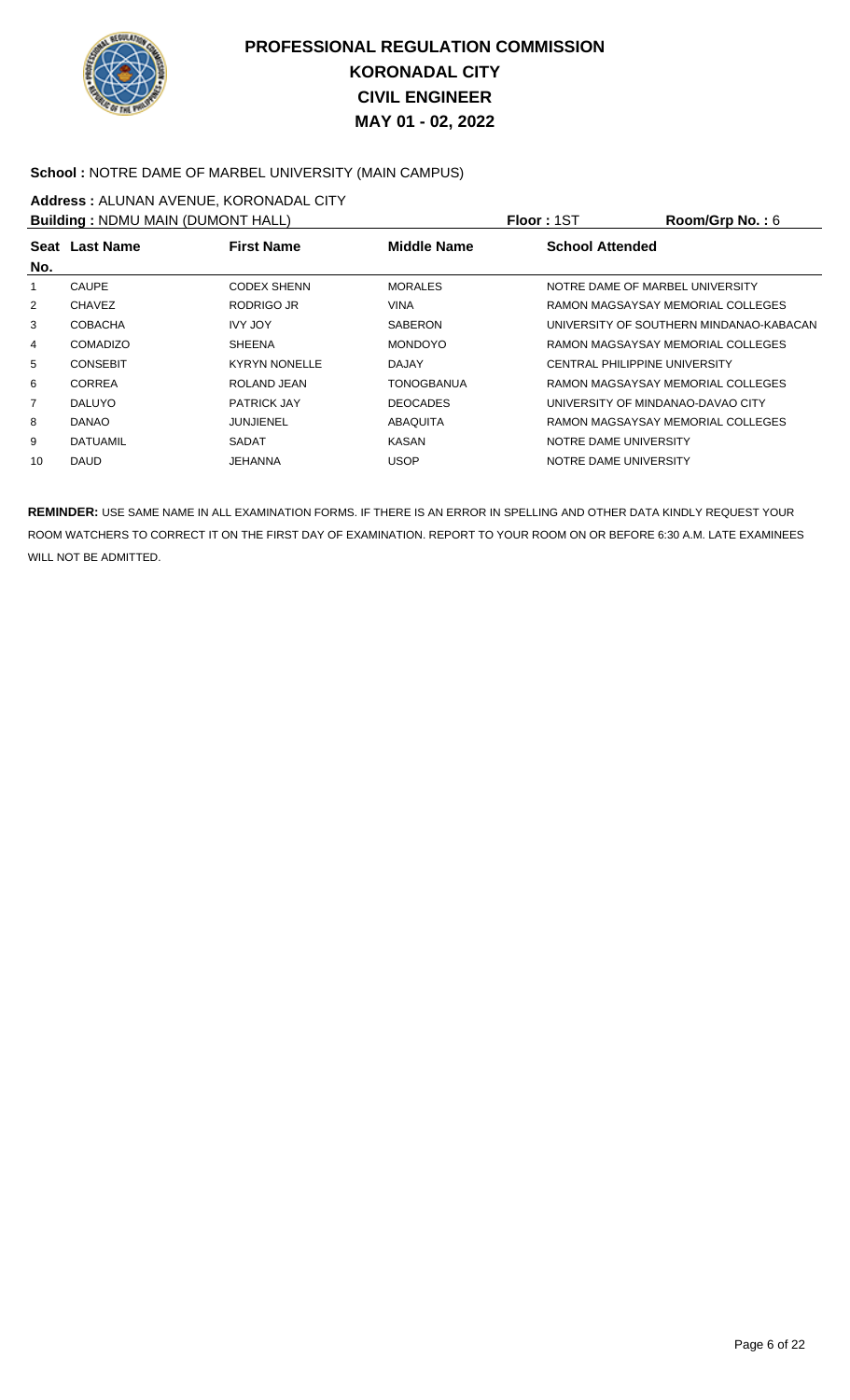

#### **School :** NOTRE DAME OF MARBEL UNIVERSITY (MAIN CAMPUS)

# **Address :** ALUNAN AVENUE, KORONADAL CITY

| <b>Building: NDMU MAIN (DOHERTY HALL)</b> |                   |                      |                    | Floor: 1ST                                          | Room/Grp No.: 7                          |
|-------------------------------------------|-------------------|----------------------|--------------------|-----------------------------------------------------|------------------------------------------|
| No.                                       | Seat Last Name    | <b>First Name</b>    | Middle Name        | <b>School Attended</b>                              |                                          |
| 1                                         | DE LA CRUZ        | <b>MARK LEMUEL</b>   | DE ARCE            | SULTAN KUDARAT STATE UNIVERSITY-<br><b>TACURONG</b> |                                          |
| 2                                         | <b>DECIO</b>      | DANNAH LOU           | <b>TEMPLONUEVO</b> | UNIVERSITY OF MINDANAO-DAVAO CITY                   |                                          |
| 3                                         | <b>DECIO</b>      | <b>FRENCEZ NERFE</b> | <b>CACAYORIN</b>   | NOTRE DAME OF MARBEL UNIVERSITY                     |                                          |
| 4                                         | <b>DELARMENTE</b> | <b>JOVEN</b>         | LAYES              | SULTAN KUDARAT STATE UNIVERSITY-<br><b>TACURONG</b> |                                          |
| 5                                         | DEMA-ALA          | WILFREDO JR          | <b>SARION</b>      |                                                     | RAMON MAGSAYSAY MEMORIAL COLLEGES        |
| 6                                         | <b>DIAZ</b>       | THERESA              | <b>LLANES</b>      |                                                     | NOTRE DAME OF DADIANGAS UNIVERSITY, INC. |
| 7                                         | <b>DILANGALEN</b> | DATU JAY ARDIN       | CAMSA              | WESTERN INSTITUTE OF TECHNOLOGY                     |                                          |
| 8                                         | <b>DIMALANAS</b>  | <b>KHALID</b>        | <b>DIMANANAL</b>   |                                                     | COTABATO CITY STATE POLYTECHNIC COLLEGE  |
| 9                                         | <b>DIONIO</b>     | PAMELA KAYE          | <b>FERNANDEZ</b>   | <b>CITY</b>                                         | MINDANAO STATE UNIVERSITY-GEN, SANTOS    |
| 10                                        | <b>DOLIGUEZ</b>   | RHEA MAE             | <b>COLOMA</b>      | <b>CITY</b>                                         | MINDANAO STATE UNIVERSITY-GEN, SANTOS    |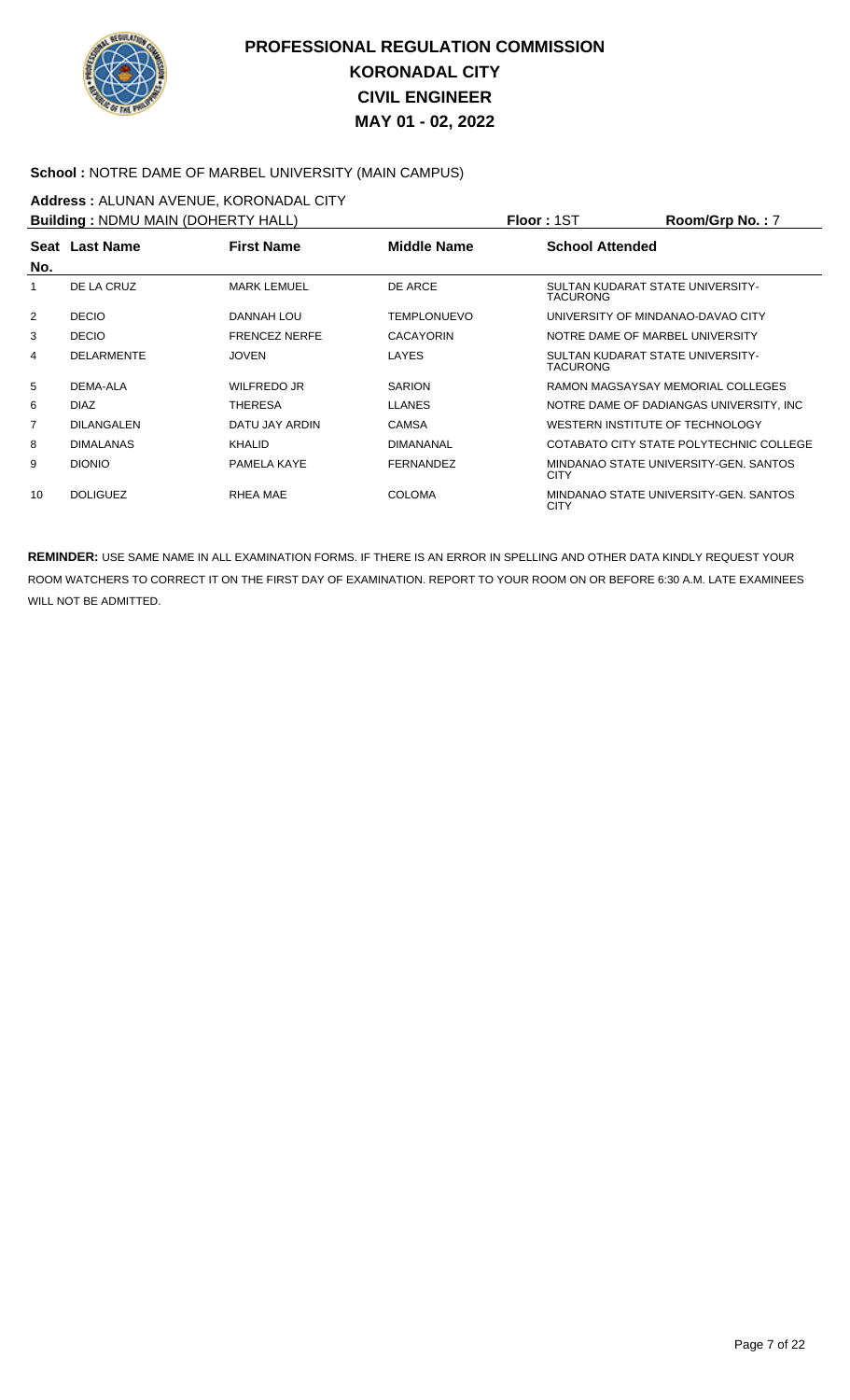

#### **School :** NOTRE DAME OF MARBEL UNIVERSITY (MAIN CAMPUS)

# **Address :** ALUNAN AVENUE, KORONADAL CITY

| <b>Building: NDMU MAIN (DOHERTY HALL)</b>                                           |                    |                     |                 | Floor: 1ST            | Room/Grp No.: $8$                       |
|-------------------------------------------------------------------------------------|--------------------|---------------------|-----------------|-----------------------|-----------------------------------------|
| <b>School Attended</b><br><b>First Name</b><br><b>Middle Name</b><br>Seat Last Name |                    |                     |                 |                       |                                         |
| No.                                                                                 |                    |                     |                 |                       |                                         |
|                                                                                     | <b>DOMRANG</b>     | ALA-ODDIN           | <b>RUFINO</b>   |                       | SAINT PETER'S COLLEGE-ILIGAN CITY       |
| $\overline{2}$                                                                      | <b>DONDOYANO</b>   | <b>RESTY</b>        | <b>ELLIOT</b>   |                       | RAMON MAGSAYSAY MEMORIAL COLLEGES       |
| 3                                                                                   | <b>DUCE</b>        | <b>VANESSA ANNE</b> | <b>ZAMORA</b>   |                       | NOTRE DAME OF MARBEL UNIVERSITY         |
| 4                                                                                   | <b>EBRAHIM</b>     | <b>MARZOK</b>       | ABDULLAH        |                       | COTABATO CITY STATE POLYTECHNIC COLLEGE |
| 5                                                                                   | <b>ERESE</b>       | JEANILENE           | <b>PASCASIO</b> | COLLEGE-ISULAN        | SULTAN KUDARAT POLYTECHNIC STATE        |
| 6                                                                                   | <b>ESCODERO</b>    | <b>MARBEN</b>       | DELA CRUZ       |                       | RAMON MAGSAYSAY MEMORIAL COLLEGES       |
| $\overline{7}$                                                                      | <b>ESCUCHA</b>     | <b>GARRY KIETH</b>  | <b>FAJARDO</b>  |                       | UNIVERSITY OF SOUTHERN MINDANAO-KABACAN |
| 8                                                                                   | ESPARAGUERA        | <b>JIRPP</b>        | <b>SARDUA</b>   |                       | UNIVERSITY OF SOUTHERN MINDANAO-KABACAN |
| 9                                                                                   | <b>EVANGELISTA</b> | <b>TESSA JOY</b>    | <b>DORUELO</b>  | NOTRE DAME UNIVERSITY |                                         |
| 10                                                                                  | FAALAM             | <b>CHEERLOYD</b>    | <b>TACLOB</b>   |                       | RAMON MAGSAYSAY MEMORIAL COLLEGES       |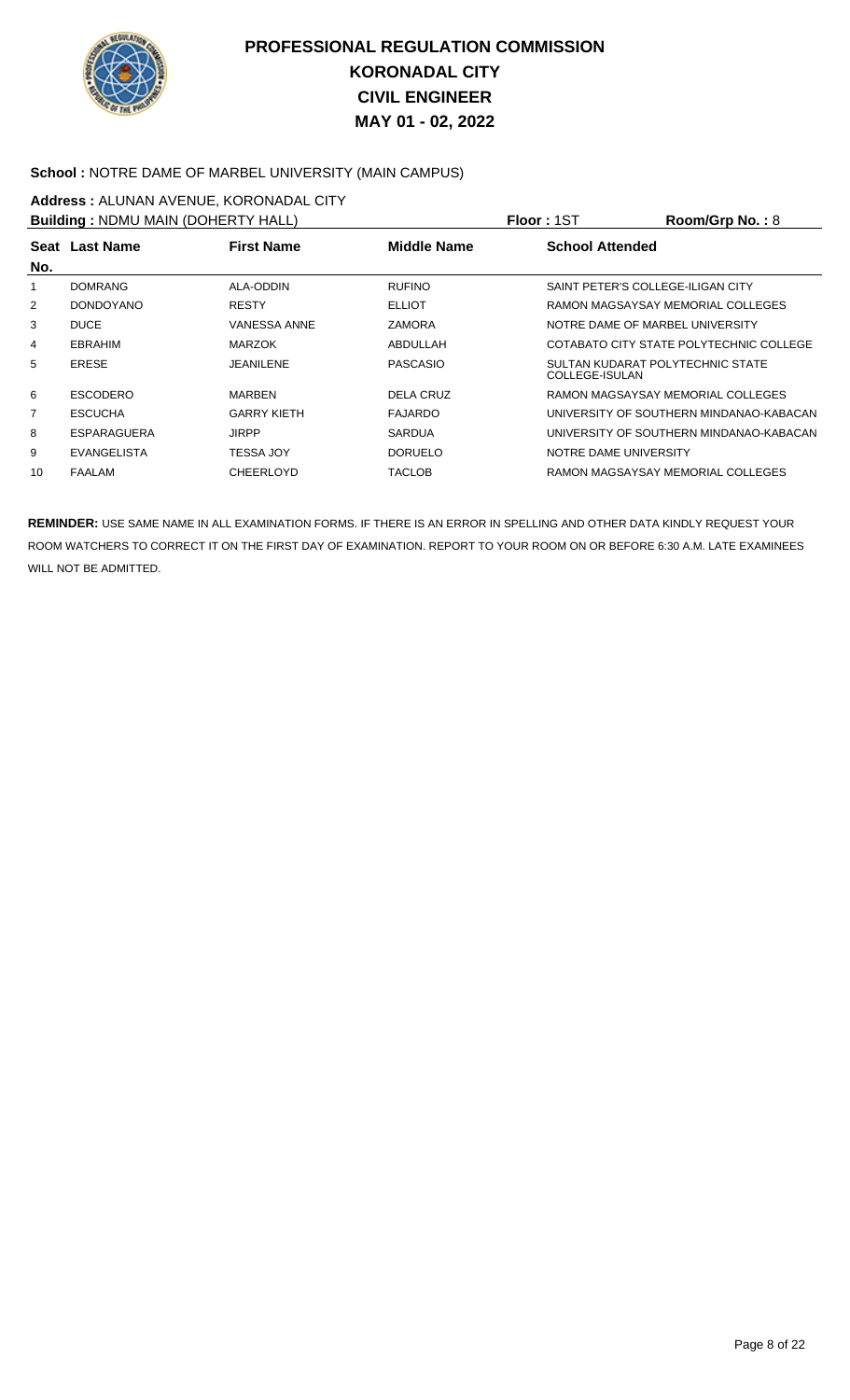

#### School : NOTRE DAME OF MARBEL UNIVERSITY (MAIN CAMPUS)

# **Address :** ALUNAN AVENUE, KORONADAL CITY

| <b>Building: NDMU MAIN (DOHERTY HALL)</b> |                   |                                                |                    | <b>Floor: 1ST</b>                                  | Room/Grp No.: 9                          |
|-------------------------------------------|-------------------|------------------------------------------------|--------------------|----------------------------------------------------|------------------------------------------|
|                                           | Seat Last Name    | <b>First Name</b>                              | <b>Middle Name</b> | <b>School Attended</b>                             |                                          |
| No.                                       |                   |                                                |                    |                                                    |                                          |
| 1                                         | <b>GABISAN</b>    | <b>JEMAR JUNE</b>                              | SARAGENA           |                                                    | RAMON MAGSAYSAY MEMORIAL COLLEGES        |
| 2                                         | GACAL             | <b>JEMIMAH ELLA</b>                            | <b>INDON</b>       | <b>CITY</b>                                        | MINDANAO STATE UNIVERSITY-GEN. SANTOS    |
| 3                                         | <b>GAMAO</b>      | LIEZEL                                         | <b>VILLOTA</b>     | SULTAN KUDARAT POLYTECHNIC STATE<br>COLLEGE-ISULAN |                                          |
| 4                                         | <b>GATMAITAN</b>  | <b>ROMELYN</b>                                 | <b>CASANTOSAN</b>  | SULTAN KUDARAT POLYTECHNIC STATE<br>COLLEGE-ISULAN |                                          |
| 5                                         | GAYAK             | SALAHUDDIN AL-AYYUBI<br><b>BIN ABDULMANNAN</b> | <b>SUMANGKANG</b>  |                                                    | COTABATO CITY STATE POLYTECHNIC COLLEGE  |
| 6                                         | <b>GECOSALA</b>   | <b>JOSHUA ERIC</b>                             | <b>SUMALINOG</b>   |                                                    | NOTRE DAME OF DADIANGAS UNIVERSITY, INC. |
| 7                                         | <b>GENOVIA</b>    | <b>KENJIAN CLYDE</b>                           | LAZARA             | NOTRE DAME OF MARBEL UNIVERSITY                    |                                          |
| 8                                         | <b>GENTAPANAN</b> | <b>JEO</b>                                     | <b>GARCIA</b>      | NOTRE DAME OF MARBEL UNIVERSITY                    |                                          |
| 9                                         | <b>GUIAMAD</b>    | SAMIER                                         | <b>GUIABAR</b>     | SAINT MARY'S COLLEGE-TAGUM                         |                                          |
| 10                                        | <b>GUIAPAL</b>    | <b>MORSID</b>                                  | <b>UKOM</b>        | SULTAN KUDARAT POLYTECHNIC STATE<br>COLLEGE-ISULAN |                                          |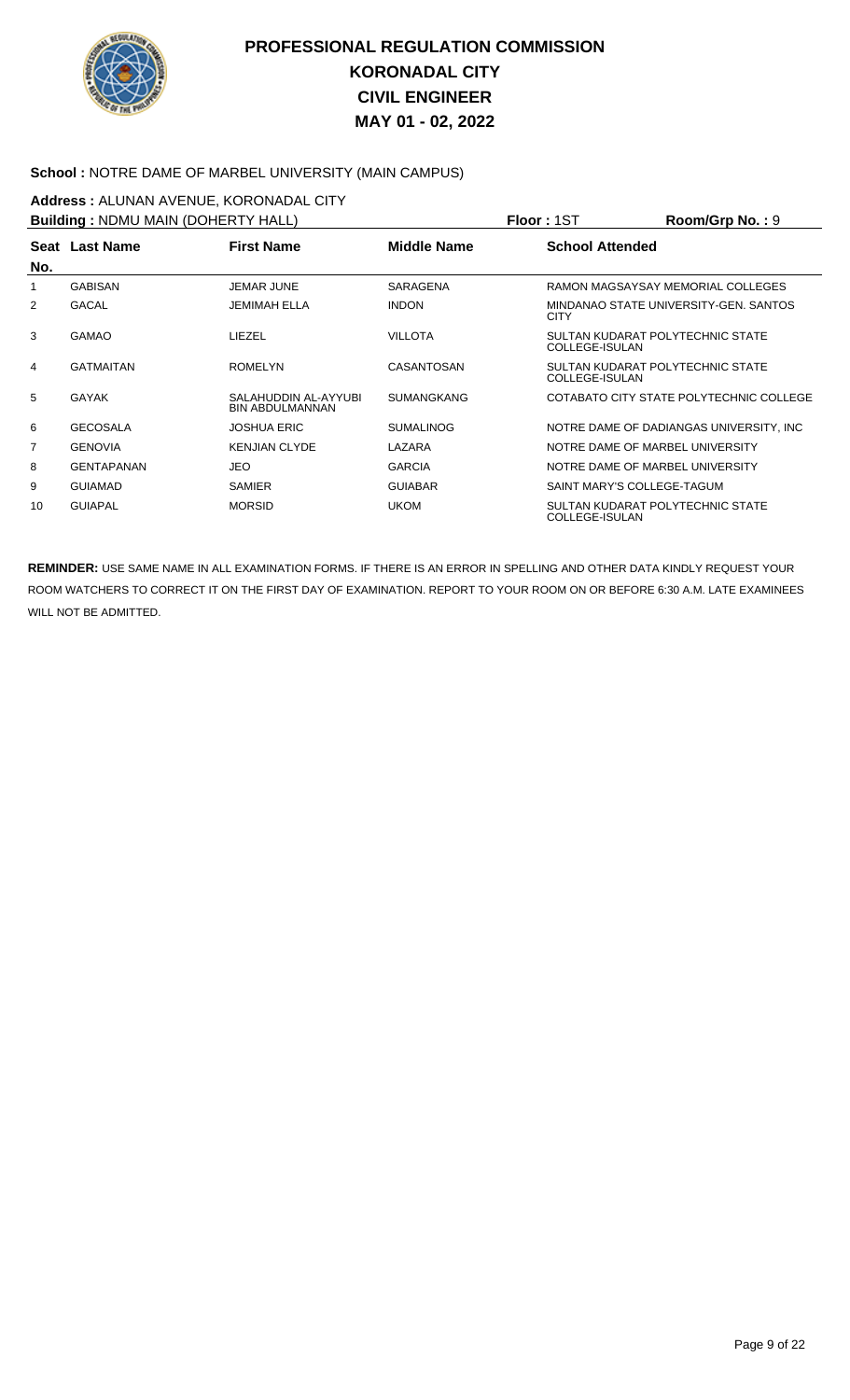

#### **School :** NOTRE DAME OF MARBEL UNIVERSITY (MAIN CAMPUS)

# **Address :** ALUNAN AVENUE, KORONADAL CITY

| <b>Building: NDMU MAIN (DOHERTY HALL)</b> |                    |                        |                 | <b>Floor: 1ST</b>      | Room/Grp No.: 10                            |
|-------------------------------------------|--------------------|------------------------|-----------------|------------------------|---------------------------------------------|
|                                           | Seat Last Name     | <b>First Name</b>      | Middle Name     | <b>School Attended</b> |                                             |
| No.                                       |                    |                        |                 |                        |                                             |
| 1                                         | <b>GUINTO</b>      | <b>KYLE</b>            | <b>DIAZ</b>     |                        | NOTRE DAME OF DADIANGAS UNIVERSITY. INC     |
| 2                                         | <b>GULTIANO</b>    | <b>MAY CHRISTINE</b>   | <b>CADUNGO</b>  |                        | RAMON MAGSAYSAY MEMORIAL COLLEGES           |
| 3                                         | <b>HAMMON</b>      | <b>JOEL</b>            | <b>FLORES</b>   |                        | RAMON MAGSAYSAY MEMORIAL COLLEGES           |
| 4                                         | <b>HENOSOLANGO</b> | <b>JESSEL PIE</b>      | <b>PAREDES</b>  | SALLE)                 | LA SALLE UNIVERSITY (for.IMMA.CONCEPCION-LA |
| 5                                         | <b>HERMO</b>       | <b>HENRY JAMES</b>     |                 | <b>CITY</b>            | MINDANAO STATE UNIVERSITY-GEN. SANTOS       |
| 6                                         | <b>HILARIO</b>     | JANN NIKKO             | BAYLARAN        |                        | RAMON MAGSAYSAY MEMORIAL COLLEGES           |
| 7                                         | <b>IBALI</b>       | <b>CLYDYN NAPTHALI</b> | PAJARILLO       |                        | RAMON MAGSAYSAY MEMORIAL COLLEGES           |
| 8                                         | <b>IBRAHIM</b>     | <b>JUHAIR</b>          | <b>PAUTE</b>    |                        | COTABATO CITY STATE POLYTECHNIC COLLEGE     |
| 9                                         | <b>IBRAHIM</b>     | <b>MOHAMMAD NAIM</b>   | <b>IBRAHIM</b>  |                        | NOTRE DAME OF MARBEL UNIVERSITY             |
| 10                                        | <b>INOCETO</b>     | <b>GIRLIE ANNE</b>     | <b>PINGANON</b> | COT                    | SOUTH EAST ASIAN INSTITUTE OF TECHNOLOGY-   |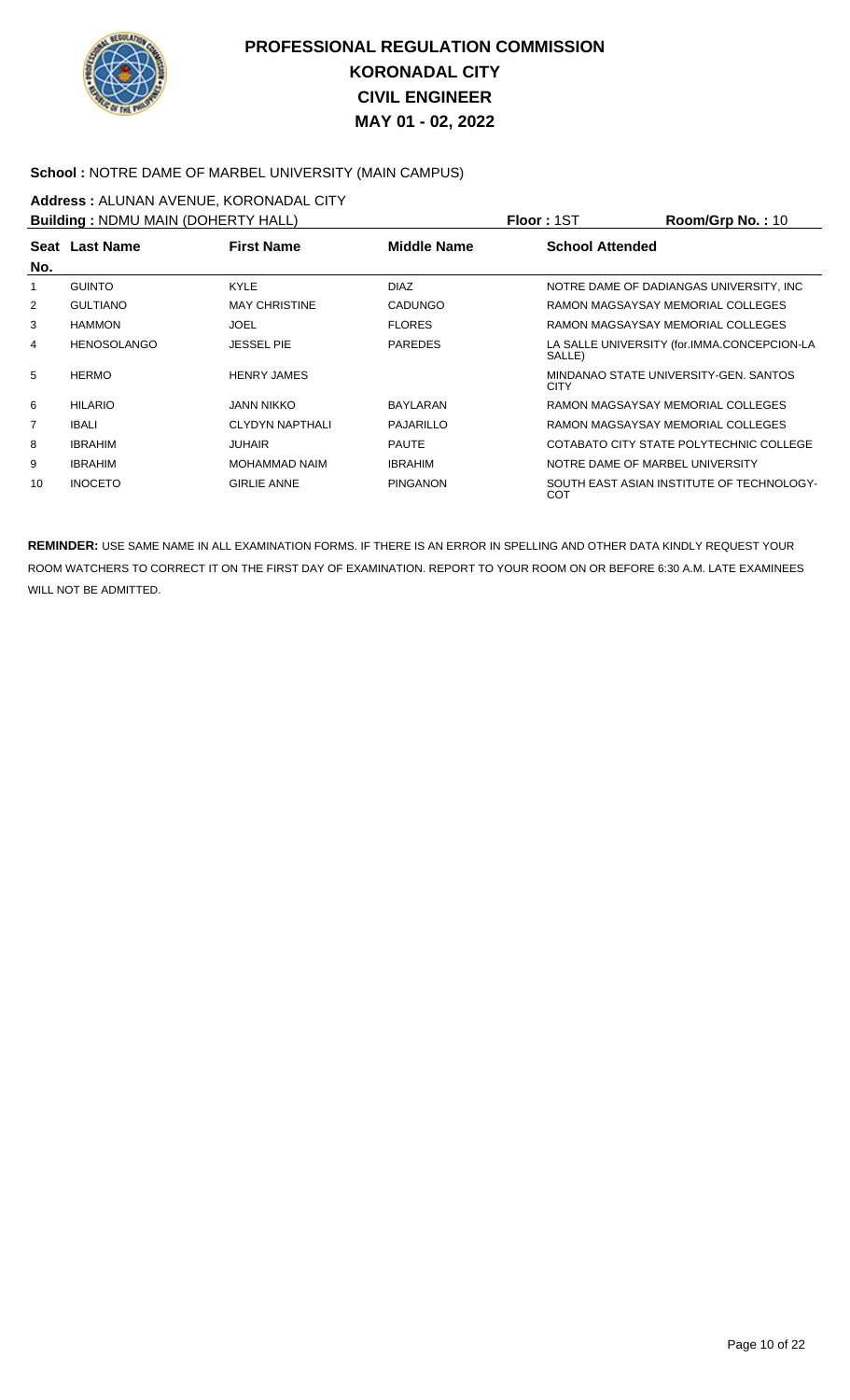

#### **School :** NOTRE DAME OF MARBEL UNIVERSITY (MAIN CAMPUS)

# **Address :** ALUNAN AVENUE, KORONADAL CITY

| <b>Building: NDMU MAIN (DOHERTY HALL)</b>                 |               |                  |                        | <b>Floor: 1ST</b>     | Room/Grp No.: 11                          |
|-----------------------------------------------------------|---------------|------------------|------------------------|-----------------------|-------------------------------------------|
| Seat Last Name<br><b>First Name</b><br><b>Middle Name</b> |               |                  | <b>School Attended</b> |                       |                                           |
| No.                                                       |               |                  |                        |                       |                                           |
| 1                                                         | <b>ISMAEL</b> | <b>IBRAHIM</b>   | <b>MANAN</b>           |                       | RAMON MAGSAYSAY MEMORIAL COLLEGES         |
| 2                                                         | <b>ISMAEL</b> | <b>ISMAEL</b>    | <b>MANAN</b>           |                       | RAMON MAGSAYSAY MEMORIAL COLLEGES         |
| 3                                                         | <b>JOVER</b>  | <b>MANUEL JR</b> | <b>TABON</b>           |                       | RAMON MAGSAYSAY MEMORIAL COLLEGES         |
| 4                                                         | <b>KADJIE</b> | <b>GENBERT</b>   | <b>ANGKAY</b>          | <b>CITY</b>           | MINDANAO STATE UNIVERSITY-GEN. SANTOS     |
| 5                                                         | <b>KAMAD</b>  | CARMELA          | ALI                    |                       | COTABATO CITY STATE POLYTECHNIC COLLEGE   |
| 6                                                         | <b>KASIR</b>  | SAIDALI          | SAPAL                  |                       | COTABATO CITY STATE POLYTECHNIC COLLEGE   |
| $\overline{7}$                                            | <b>KIAKAN</b> | <b>ROHAMIN</b>   | <b>DANGKUWA</b>        | NOTRE DAME UNIVERSITY |                                           |
| 8                                                         | LADERA        | <b>MARILYN</b>   | <b>SISON</b>           | COT                   | SOUTH EAST ASIAN INSTITUTE OF TECHNOLOGY- |
| 9                                                         | LAGDAMEN      | <b>JAN JAY</b>   | DELA CRUZ              |                       | RAMON MAGSAYSAY MEMORIAL COLLEGES         |
| 10                                                        | LAGUDA        | <b>JESSA MAE</b> | <b>ABETO</b>           | TACURONG              | SULTAN KUDARAT STATE UNIVERSITY-          |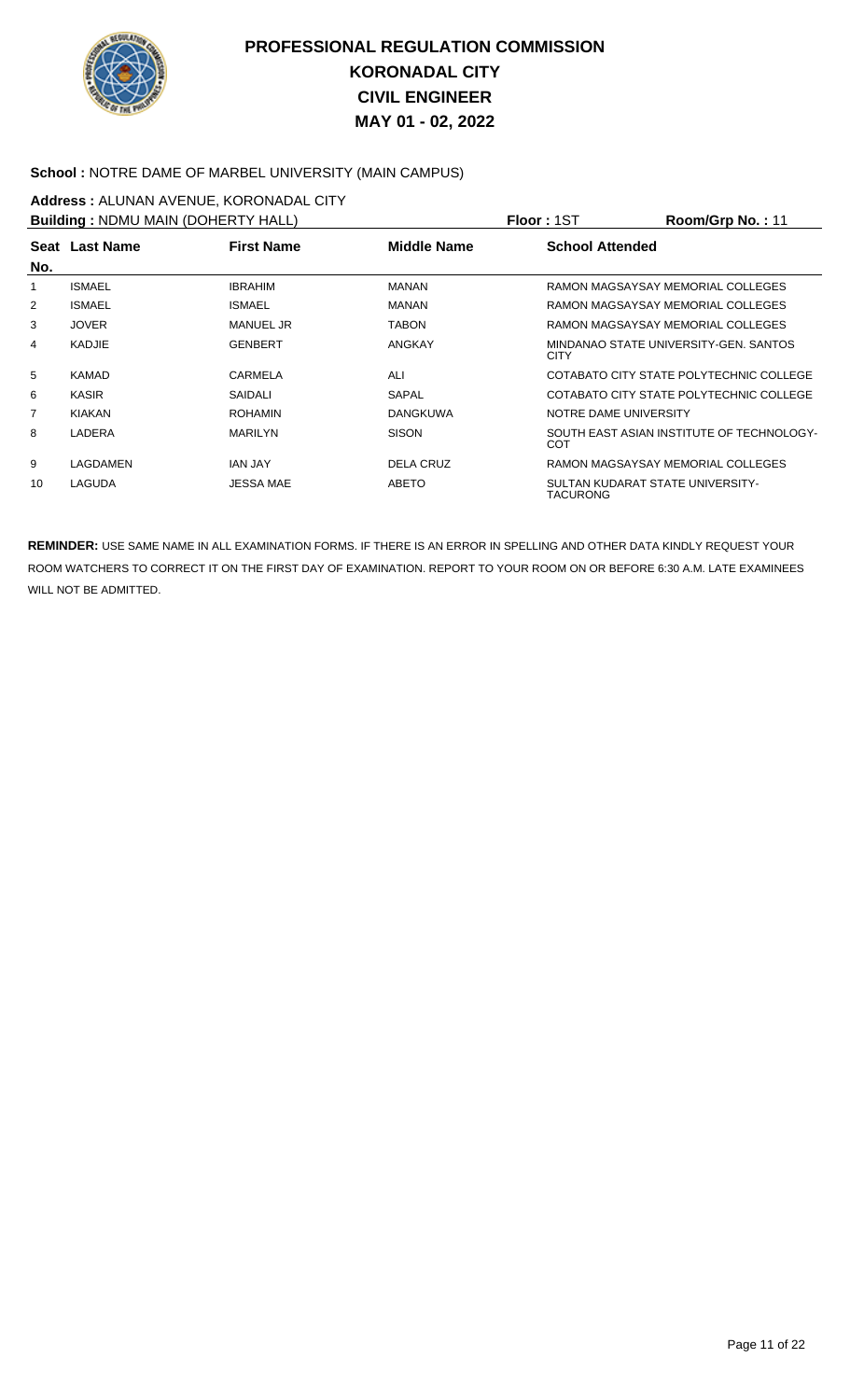

#### **School :** NOTRE DAME OF MARBEL UNIVERSITY (MAIN CAMPUS)

# **Address :** ALUNAN AVENUE, KORONADAL CITY

| <b>Building: NDMU MAIN (DOHERTY HALL)</b> |                  |                      |                  | Floor: 1ST             | Room/Grp No.: 12                        |
|-------------------------------------------|------------------|----------------------|------------------|------------------------|-----------------------------------------|
|                                           | Seat Last Name   | <b>First Name</b>    | Middle Name      | <b>School Attended</b> |                                         |
| No.                                       |                  |                      |                  |                        |                                         |
|                                           | LAMATA           | LERIANE JANINE LEIGH | <b>CUENCO</b>    | <b>CITY</b>            | MINDANAO STATE UNIVERSITY-GEN. SANTOS   |
| $\overline{2}$                            | LANGOMEZ         | <b>JERRIC</b>        | <b>CANILLAS</b>  |                        | RAMON MAGSAYSAY MEMORIAL COLLEGES       |
| 3                                         | LAUBAN           | <b>ALHUSSEIN</b>     | <b>SORIANO</b>   |                        | NOTRE DAME OF MARBEL UNIVERSITY         |
| 4                                         | LEAL             | SHIARAH LARA MAY     | DE PEDRO         | <b>CITY</b>            | MINDANAO STATE UNIVERSITY-GEN, SANTOS   |
| 5                                         | <b>LEDESMA</b>   | NHELVINCENT CHARLES  | <b>EMANIG</b>    |                        | NOTRE DAME OF MARBEL UNIVERSITY         |
| 6                                         | <b>LEONORA</b>   | <b>MICOH</b>         | PEÑALOSA         |                        | NOTRE DAME OF MARBEL UNIVERSITY         |
| $\overline{7}$                            | <b>LIBRADA</b>   | RICHARD JAMES        | <b>MAYOLA</b>    |                        | COTABATO CITY STATE POLYTECHNIC COLLEGE |
| 8                                         | LIBRADILLA       | <b>JANE NICHOLE</b>  | <b>BAGTINDON</b> |                        | NOTRE DAME OF MARBEL UNIVERSITY         |
| 9                                         | <b>LLAUDERES</b> | <b>JOHNREY</b>       | <b>DAPITAN</b>   |                        | NOTRE DAME OF MARBEL UNIVERSITY         |
| 10                                        | <b>LOMBOY</b>    | <b>MILBIEN</b>       | <b>SAGUM</b>     |                        | UNIVERSITY OF THE EAST-MANILA           |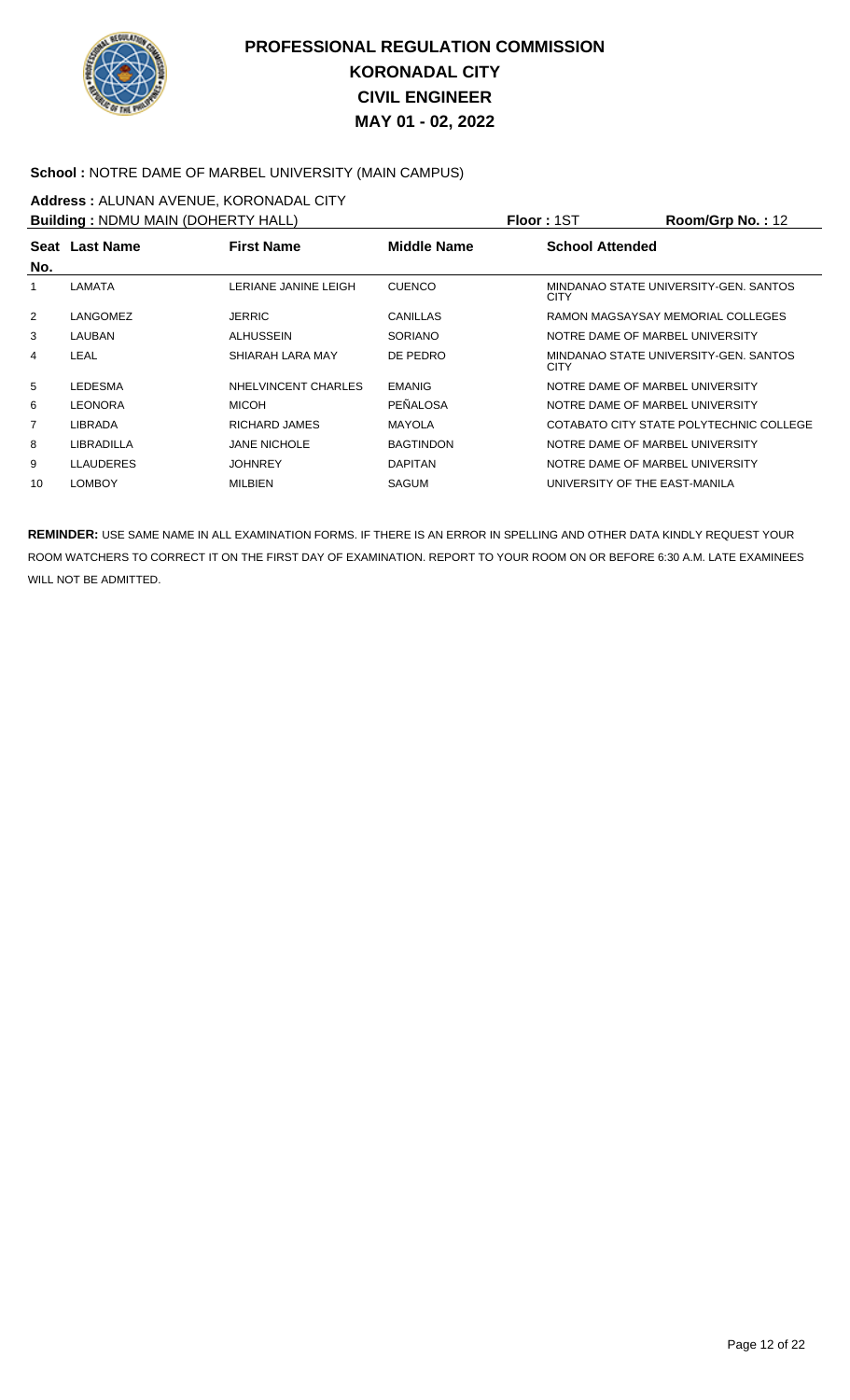

#### **School :** NOTRE DAME OF MARBEL UNIVERSITY (MAIN CAMPUS)

# **Address :** ALUNAN AVENUE, KORONADAL CITY

| <b>Building: NDMU MAIN (DOHERTY HALL)</b> |                     |                    |                    | <b>Floor: 1ST</b>      | Room/Grp No.: 13                          |
|-------------------------------------------|---------------------|--------------------|--------------------|------------------------|-------------------------------------------|
|                                           | Seat Last Name      | <b>First Name</b>  | <b>Middle Name</b> | <b>School Attended</b> |                                           |
| No.                                       |                     |                    |                    |                        |                                           |
|                                           | <b>LORIA</b>        | VANESSA            | <b>MORILLO</b>     |                        | NOTRE DAME OF MARBEL UNIVERSITY           |
| 2                                         | LUNDAHAN            | <b>JONIFER</b>     | <b>SUNDOLAN</b>    | COT                    | SOUTH EAST ASIAN INSTITUTE OF TECHNOLOGY- |
| 3                                         | LUSAÑES             | <b>RONNEL</b>      | <b>TUMAMPIL</b>    | COT                    | SOUTH EAST ASIAN INSTITUTE OF TECHNOLOGY- |
| 4                                         | <b>MADULIN</b>      | JAY MARK           | <b>SALCEDO</b>     |                        | RAMON MAGSAYSAY MEMORIAL COLLEGES         |
| 5                                         | <b>MAGDATO</b>      | MARY JOY           | <b>BRAVANTE</b>    |                        | NOTRE DAME OF MARBEL UNIVERSITY           |
| 6                                         | <b>MALINAO</b>      | <b>CARLOS</b>      | <b>TOROCTOCON</b>  |                        | NOTRE DAME OF DADIANGAS UNIVERSITY, INC.  |
| $\overline{7}$                            | <b>MANAN</b>        | SITTIE AINAH       | <b>IBRAHIM</b>     |                        | RAMON MAGSAYSAY MEMORIAL COLLEGES         |
| 8                                         | <b>MANATAD</b>      | KIEFFER JANNELBERT | LANTICSE           |                        | RAMON MAGSAYSAY MEMORIAL COLLEGES         |
| 9                                         | <b>MANUEL</b>       | DON CARLOS         | <b>FRONDOZO</b>    |                        | NOTRE DAME OF MARBEL UNIVERSITY           |
| 10                                        | <b>MAROHOMSALIC</b> | <b>RHONDY</b>      | <b>USMAN</b>       |                        | COTABATO CITY STATE POLYTECHNIC COLLEGE   |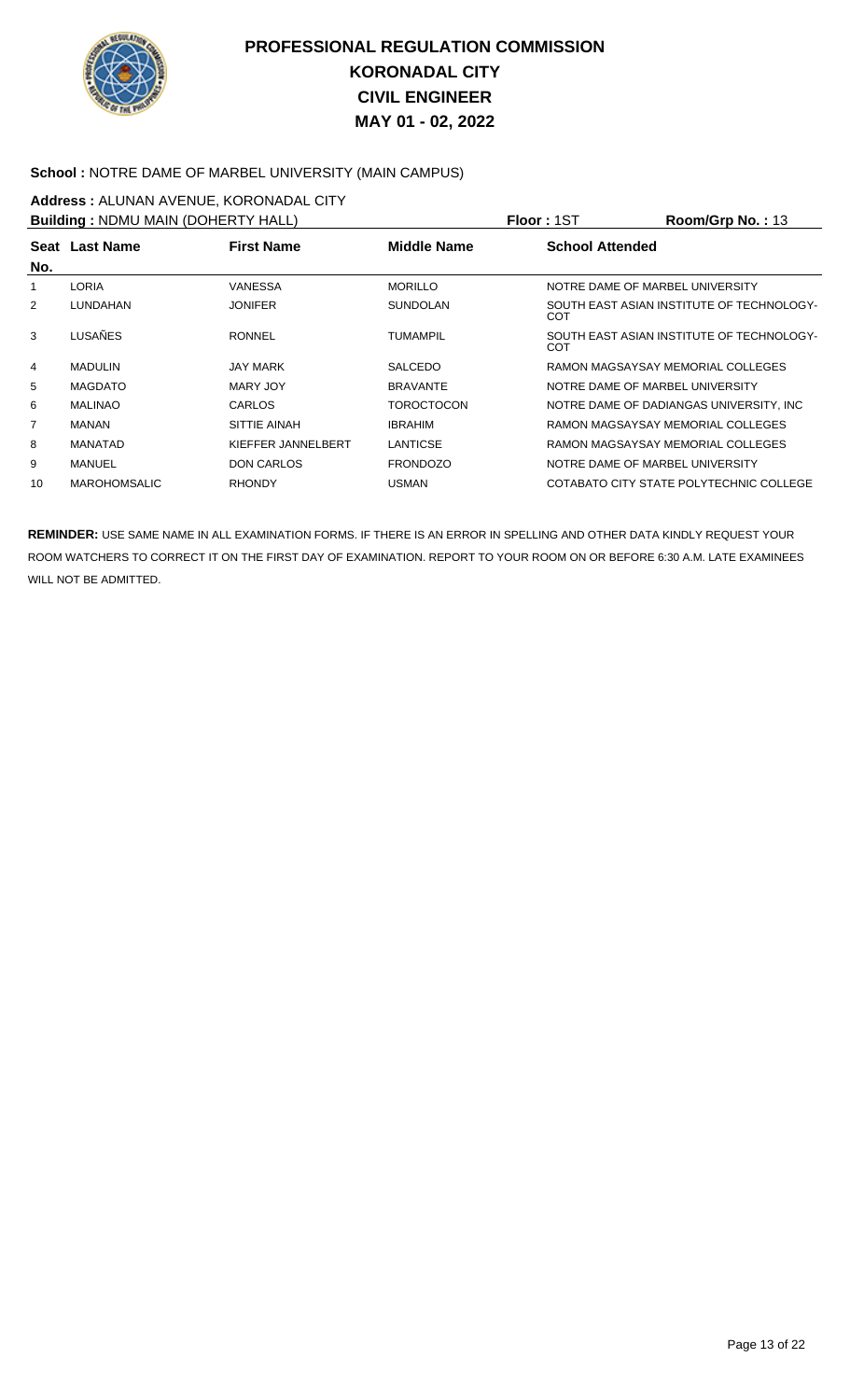

#### **School :** NOTRE DAME OF MARBEL UNIVERSITY (MAIN CAMPUS)

# **Address :** ALUNAN AVENUE, KORONADAL CITY

| <b>Building: NDMU MAIN (DOHERTY HALL)</b> |                 |                    |                    | Floor: 2ND                                          | $Room/Grp$ No.: 14                        |
|-------------------------------------------|-----------------|--------------------|--------------------|-----------------------------------------------------|-------------------------------------------|
| No.                                       | Seat Last Name  | <b>First Name</b>  | Middle Name        | <b>School Attended</b>                              |                                           |
| 1                                         | <b>MARQUEZ</b>  | RIZZIE JANE        | <b>CASTROMAYOR</b> | SULTAN KUDARAT STATE UNIVERSITY-<br><b>TACURONG</b> |                                           |
| 2                                         | <b>MENANG</b>   | <b>NORODIN</b>     | <b>PINAGUNAY</b>   |                                                     | COTABATO CITY STATE POLYTECHNIC COLLEGE   |
| 3                                         | <b>MENDOZA</b>  | LEONARD            | <b>OGBINAR</b>     | SULTAN KUDARAT POLYTECHNIC STATE<br>COLLEGE-ISULAN  |                                           |
| 4                                         | <b>MOHAMAD</b>  | <b>MAMATANTO</b>   | <b>UKOM</b>        | NOTRE DAME UNIVERSITY                               |                                           |
| 5                                         | <b>MONTE</b>    | <b>CAESAR III</b>  | <b>TATEL</b>       | SULTAN KUDARAT STATE UNIVERSITY-<br><b>TACURONG</b> |                                           |
| 6                                         | <b>MONTEJO</b>  | <b>DINAH JANE</b>  | <b>TACULOD</b>     | <b>COT</b>                                          | SOUTH EAST ASIAN INSTITUTE OF TECHNOLOGY- |
| $\overline{7}$                            | <b>MORIN</b>    | <b>JOEY MARK</b>   | <b>GARNADO</b>     |                                                     | RAMON MAGSAYSAY MEMORIAL COLLEGES         |
| 8                                         | <b>MORTERA</b>  | <b>ROBERT PAUL</b> | <b>JEBULAN</b>     | <b>CITY</b>                                         | MINDANAO STATE UNIVERSITY-GEN, SANTOS     |
| 9                                         | <b>MOSQUERA</b> | AILEEN JOY         | <b>ELCARTE</b>     | <b>CITY</b>                                         | MINDANAO STATE UNIVERSITY-GEN, SANTOS     |
| 10                                        | MULA            | <b>JUSTIN DALE</b> | <b>DIALOMA</b>     |                                                     | RAMON MAGSAYSAY MEMORIAL COLLEGES         |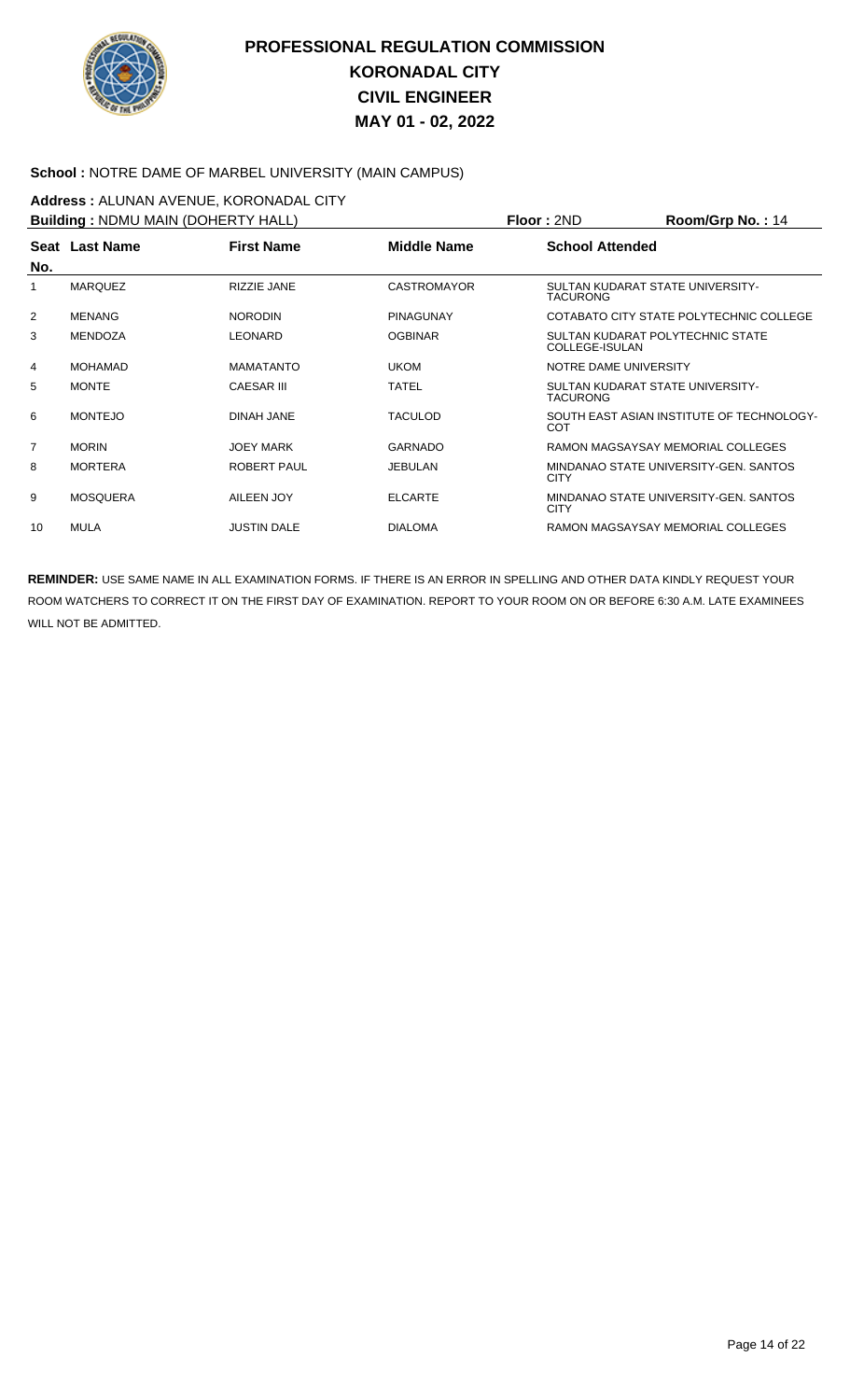

#### **School :** NOTRE DAME OF MARBEL UNIVERSITY (MAIN CAMPUS)

# **Address :** ALUNAN AVENUE, KORONADAL CITY

|                | <b>Building: NDMU MAIN (DOHERTY HALL)</b> |                      |                    | Floor: 2ND                                         | Room/Grp No.: 15                         |
|----------------|-------------------------------------------|----------------------|--------------------|----------------------------------------------------|------------------------------------------|
| No.            | Seat Last Name                            | <b>First Name</b>    | <b>Middle Name</b> | <b>School Attended</b>                             |                                          |
| 1              | <b>NANAOG</b>                             | <b>STANIEL</b>       | <b>SINALIMBO</b>   |                                                    | COTABATO CITY STATE POLYTECHNIC COLLEGE  |
| 2              | <b>NANDANG</b>                            | <b>JOMAR</b>         | SAMAL              | SULTAN KUDARAT POLYTECHNIC STATE<br>COLLEGE-ISULAN |                                          |
| 3              | <b>NANDING</b>                            | <b>NISSAM</b>        | <b>BACAR</b>       |                                                    | COTABATO CITY STATE POLYTECHNIC COLLEGE  |
| 4              | <b>NARCISO</b>                            | <b>MAYLYN</b>        | JULI               |                                                    | NOTRE DAME OF DADIANGAS UNIVERSITY. INC. |
| 5              | <b>NASSER</b>                             | IZZAH AMIRAH         | <b>MAYO</b>        | NOTRE DAME OF MARBEL UNIVERSITY                    |                                          |
| 6              | <b>NOBLEZA</b>                            | <b>FRITZ GERALD</b>  | <b>BAGSICAN</b>    | MISAMIS UNIVERSITY-OZAMIS CITY                     |                                          |
| $\overline{7}$ | <b>NUL</b>                                | <b>HASMHYNIE</b>     | <b>SALIBO</b>      | NOTRE DAME UNIVERSITY                              |                                          |
| 8              | <b>OFONG</b>                              | <b>CRYSTAL EBONY</b> | <b>GENTEROLA</b>   | NOTRE DAME OF MARBEL UNIVERSITY                    |                                          |
| 9              | <b>OLIVARES</b>                           | ELKA MARIZ           | <b>SWING</b>       | NOTRE DAME OF MARBEL UNIVERSITY                    |                                          |
| 10             | ORCULLO                                   | <b>JHON EDISON</b>   | <b>ALBON</b>       |                                                    | COTABATO CITY STATE POLYTECHNIC COLLEGE  |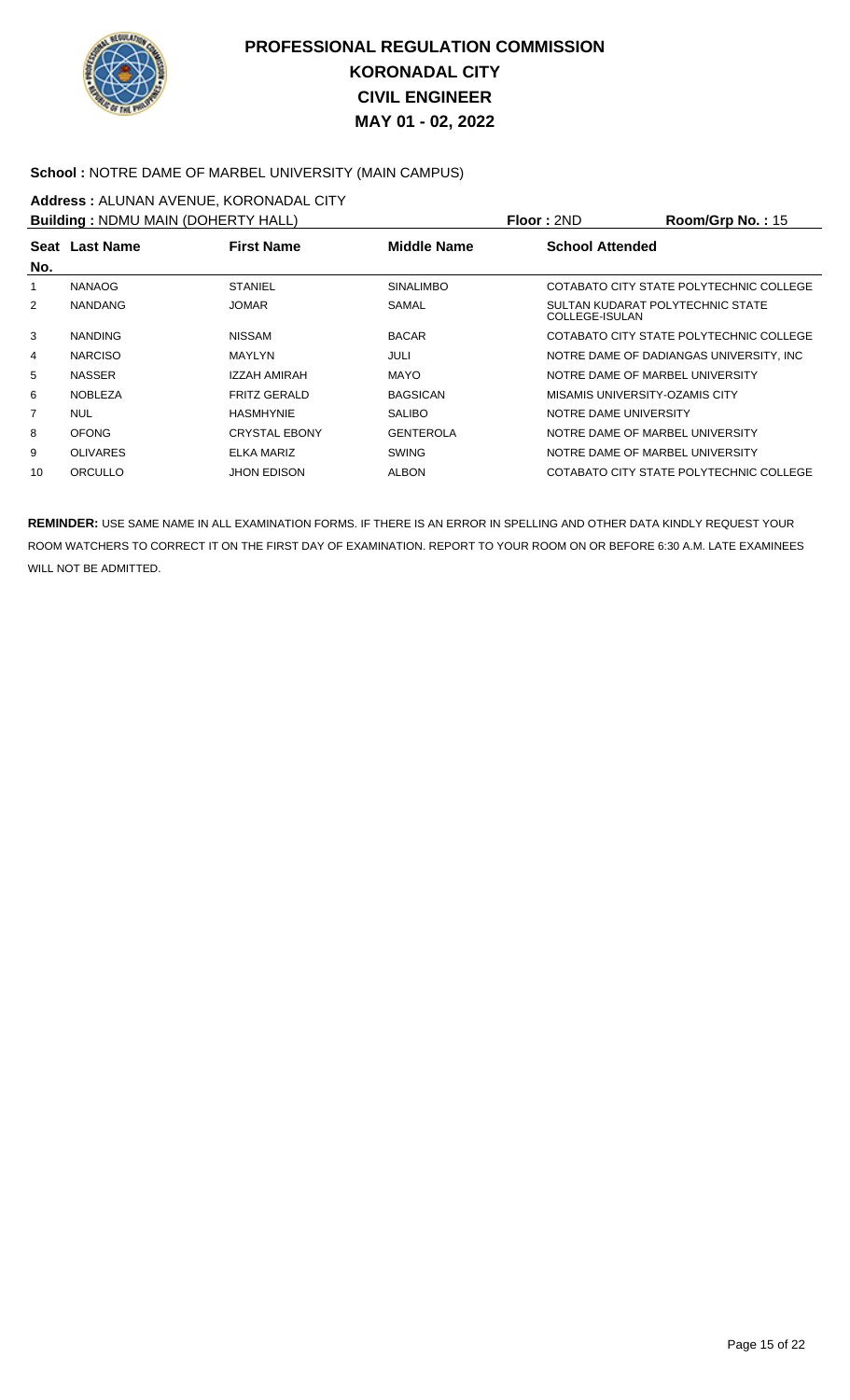

#### **School :** NOTRE DAME OF MARBEL UNIVERSITY (MAIN CAMPUS)

# **Address :** ALUNAN AVENUE, KORONADAL CITY

| <b>Building: NDMU MAIN (DOHERTY HALL)</b> |                 |                      |                | Floor: 2ND             | Room/Grp No.: 16                        |
|-------------------------------------------|-----------------|----------------------|----------------|------------------------|-----------------------------------------|
| No.                                       | Seat Last Name  | <b>First Name</b>    | Middle Name    | <b>School Attended</b> |                                         |
|                                           | <b>ORDENIZA</b> | SHINEY KLYNE ALMONDS |                | <b>CITY</b>            | MINDANAO STATE UNIVERSITY-GEN. SANTOS   |
| 2                                         | OSMILLO         | <b>BRANT JUDIEL</b>  | <b>TIRA</b>    |                        | NOTRE DAME OF MARBEL UNIVERSITY         |
| 3                                         | <b>OSOP</b>     | YUSOPH KENDALL       | <b>GUARINO</b> |                        | SAINT PETER'S COLLEGE-ILIGAN CITY       |
| 4                                         | <b>OTTO</b>     | <b>AMER</b>          | <b>ESMAIL</b>  |                        | COTABATO CITY STATE POLYTECHNIC COLLEGE |
| 5                                         | <b>OTTO</b>     | <b>TAHER</b>         | <b>LAMPUNI</b> |                        | RAMON MAGSAYSAY MEMORIAL COLLEGES       |
| 6                                         | <b>PACLIBAR</b> | <b>MARIA WYETH</b>   |                |                        | NOTRE DAME OF MARBEL UNIVERSITY         |
| 7                                         | <b>PADAS</b>    | <b>CHRISTINE MAE</b> | DE VERA        | NOTRE DAME UNIVERSITY  |                                         |
| 8                                         | <b>PADIOS</b>   | DHANICA JOY          | PELATANED      | <b>CITY</b>            | MINDANAO STATE UNIVERSITY-GEN, SANTOS   |
| 9                                         | <b>PALAO</b>    | <b>ALAMIN</b>        | LUKAN          |                        | COTABATO CITY STATE POLYTECHNIC COLLEGE |
| 10                                        | <b>PALMA</b>    | ALJERALD             | <b>RIVAS</b>   |                        | RAMON MAGSAYSAY MEMORIAL COLLEGES       |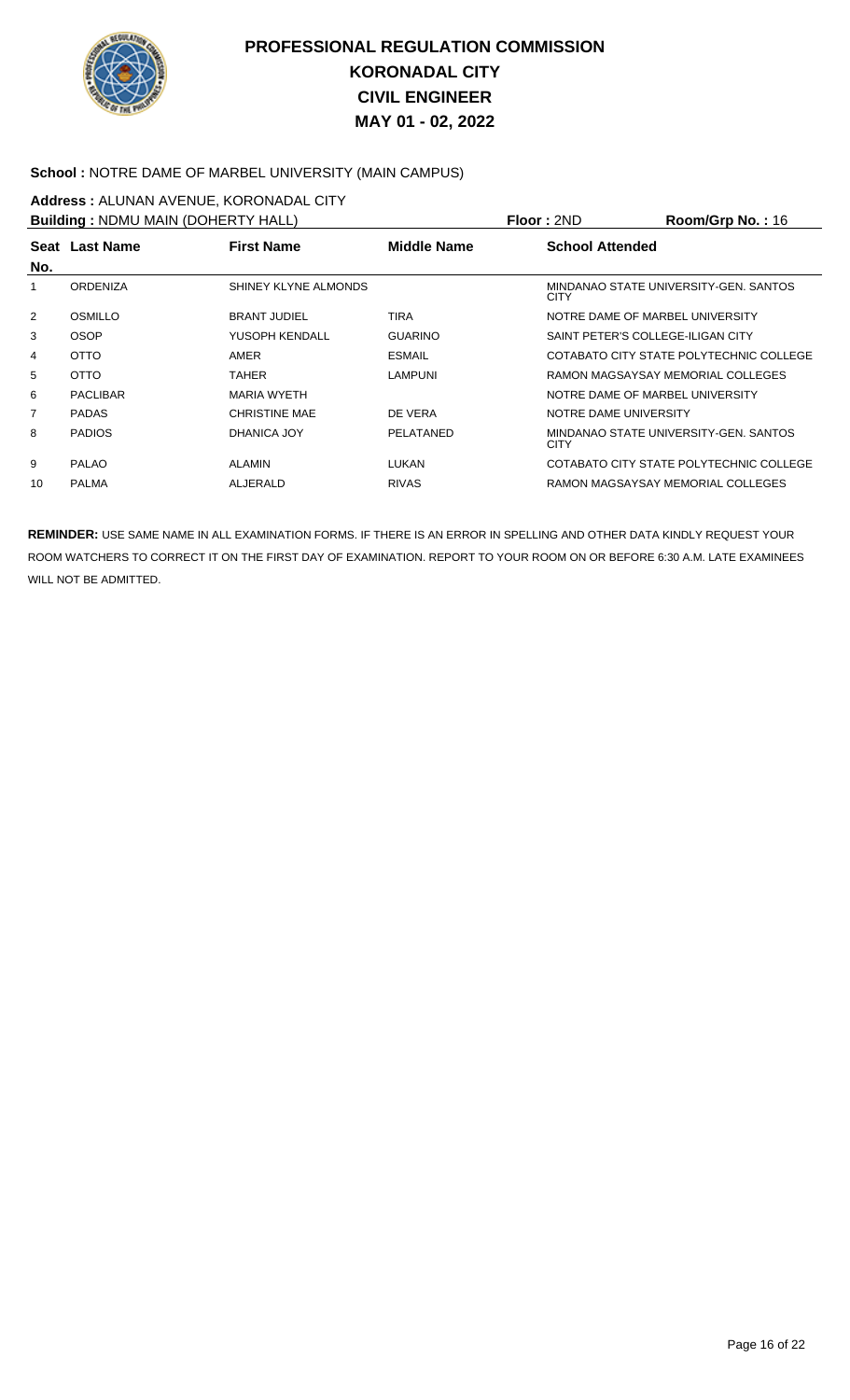

#### **School :** NOTRE DAME OF MARBEL UNIVERSITY (MAIN CAMPUS)

# **Address :** ALUNAN AVENUE, KORONADAL CITY

| <b>Building: NDMU MAIN (DOHERTY HALL)</b> |                   |                          |                 | Floor: 2ND             | Room/Grp No.: 17                         |
|-------------------------------------------|-------------------|--------------------------|-----------------|------------------------|------------------------------------------|
| No.                                       | Seat Last Name    | <b>First Name</b>        | Middle Name     | <b>School Attended</b> |                                          |
|                                           | <b>PALMA</b>      | JEZZEL AIKO              | <b>ESCOTE</b>   |                        | NOTRE DAME OF DADIANGAS UNIVERSITY. INC. |
| 2                                         | <b>PAMA</b>       | <b>JAYSON</b>            | LUMOGDA         |                        | NOTRE DAME OF MARBEL UNIVERSITY          |
| 3                                         | <b>PAN</b>        | <b>DARWIN</b>            | <b>NOGA</b>     | <b>TACURONG</b>        | SULTAN KUDARAT STATE UNIVERSITY-         |
| 4                                         | <b>PANGONOTAN</b> | ABDUL RACMAN             | <b>CAHAR</b>    |                        | RAMON MAGSAYSAY MEMORIAL COLLEGES        |
| 5                                         | <b>PASION</b>     | RHEA JOY                 | <b>MAGNO</b>    |                        | NOTRE DAME OF DADIANGAS UNIVERSITY, INC. |
| 6                                         | <b>PELONES</b>    | <b>JUNE PAUL ANTHONY</b> | LIM             |                        | RAMON MAGSAYSAY MEMORIAL COLLEGES        |
| 7                                         | PELOTERA          | <b>JANE DIVINE</b>       | <b>AMPAN</b>    | <b>CITY</b>            | MINDANAO STATE UNIVERSITY-GEN, SANTOS    |
| 8                                         | <b>PEPITO</b>     | SHERWIN JURIC            | <b>DUMANCAS</b> |                        | NOTRE DAME OF DADIANGAS UNIVERSITY, INC. |
| 9                                         | <b>PIANG</b>      | RASUL JR                 | MANTIL          |                        | COTABATO CITY STATE POLYTECHNIC COLLEGE  |
| 10                                        | <b>PIDO</b>       | <b>MOHAMAD</b>           | <b>CACALDA</b>  |                        | MINDANAO STATE UNIVERSITY-MARAWI CITY    |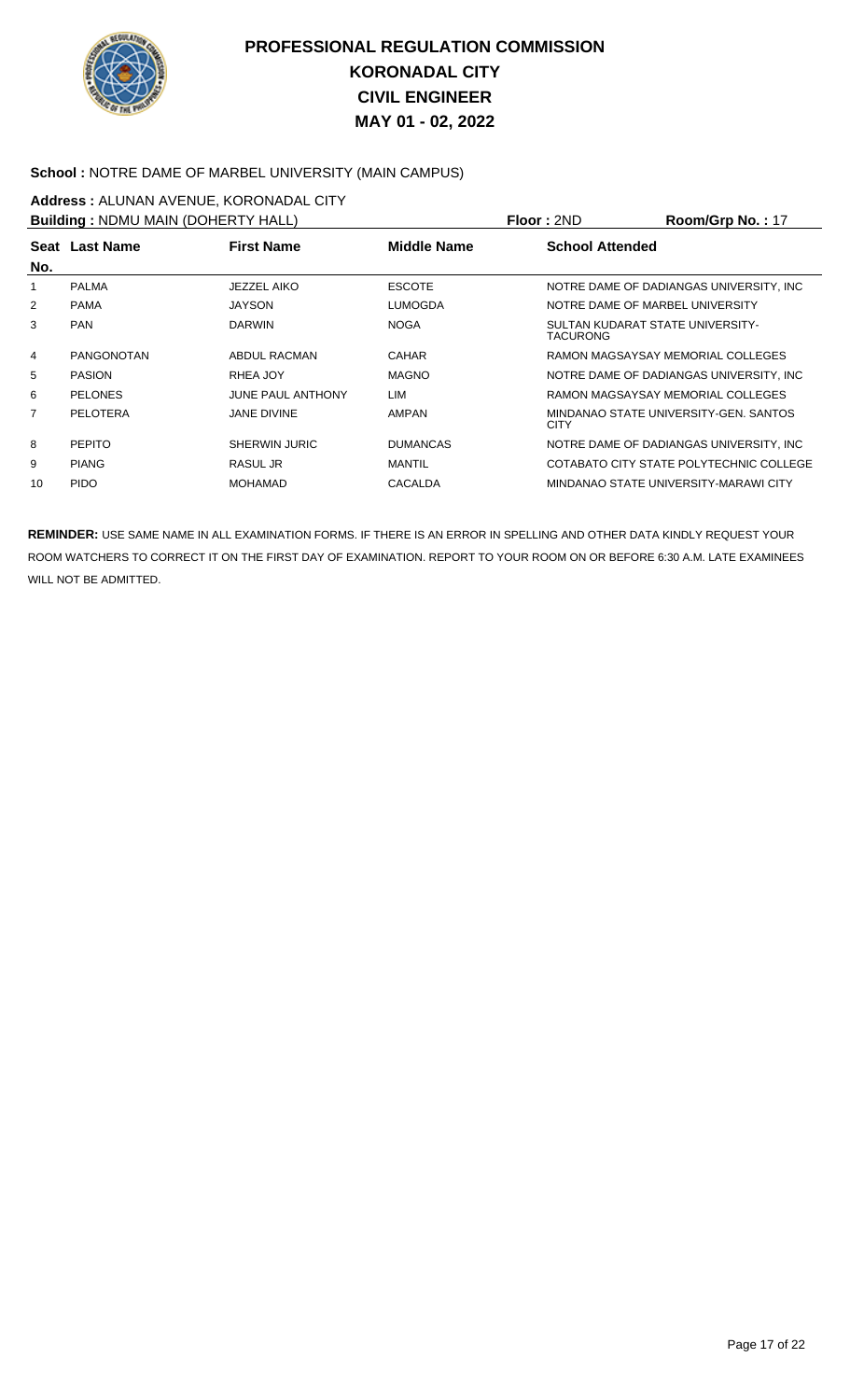

#### **School :** NOTRE DAME OF MARBEL UNIVERSITY (MAIN CAMPUS)

# **Address :** ALUNAN AVENUE, KORONADAL CITY

| <b>Building: NDMU MAIN (DOHERTY HALL)</b> |                  |                         |                    | Floor: 2ND                                   | Room/Grp No.: 18                        |
|-------------------------------------------|------------------|-------------------------|--------------------|----------------------------------------------|-----------------------------------------|
| No.                                       | Seat Last Name   | <b>First Name</b>       | <b>Middle Name</b> | <b>School Attended</b>                       |                                         |
|                                           | <b>PITA</b>      | YANI MAE                | <b>BEARNEZA</b>    | <b>CITY</b>                                  | MINDANAO STATE UNIVERSITY-GEN. SANTOS   |
| 2                                         | <b>PLEÑOS</b>    | <b>CHRISTOPHER</b>      | <b>ASUQUE</b>      |                                              | RAMON MAGSAYSAY MEMORIAL COLLEGES       |
| 3                                         | <b>POLO</b>      | ATRIA KENDRA LEE        | <b>GANDOLA</b>     | NOTRE DAME OF MARBEL UNIVERSITY              |                                         |
| 4                                         | <b>PRAILE</b>    | <b>JUAN MIGUEL</b>      | <b>BRAVO</b>       |                                              | NOTRE DAME OF DADIANGAS UNIVERSITY, INC |
| 5                                         | <b>PRAIRE</b>    | <b>KIMBERLY</b>         | <b>BESO</b>        | SULTAN KUDARAT STATE UNIVERSITY-<br>TACURONG |                                         |
| 6                                         | <b>QUIÑONES</b>  | <b>JOSEPH CHRISTIAN</b> | <b>DOY</b>         |                                              | RAMON MAGSAYSAY MEMORIAL COLLEGES       |
| 7                                         | <b>RACADIO</b>   | <b>MONICA LEI</b>       | <b>JACONES</b>     |                                              | RAMON MAGSAYSAY MEMORIAL COLLEGES       |
| 8                                         | <b>RECUELO</b>   | JONA MAE                | <b>SANTIAGO</b>    | <b>CITY</b>                                  | MINDANAO STATE UNIVERSITY-GEN. SANTOS   |
| 9                                         | <b>RENDON</b>    | KARLO MIGO              | RAMIREZ            | NOTRE DAME OF MARBEL UNIVERSITY              |                                         |
| 10                                        | <b>REQUILLOS</b> | <b>MARIEL JOYCE</b>     | <b>JAPSAY</b>      |                                              | RAMON MAGSAYSAY MEMORIAL COLLEGES       |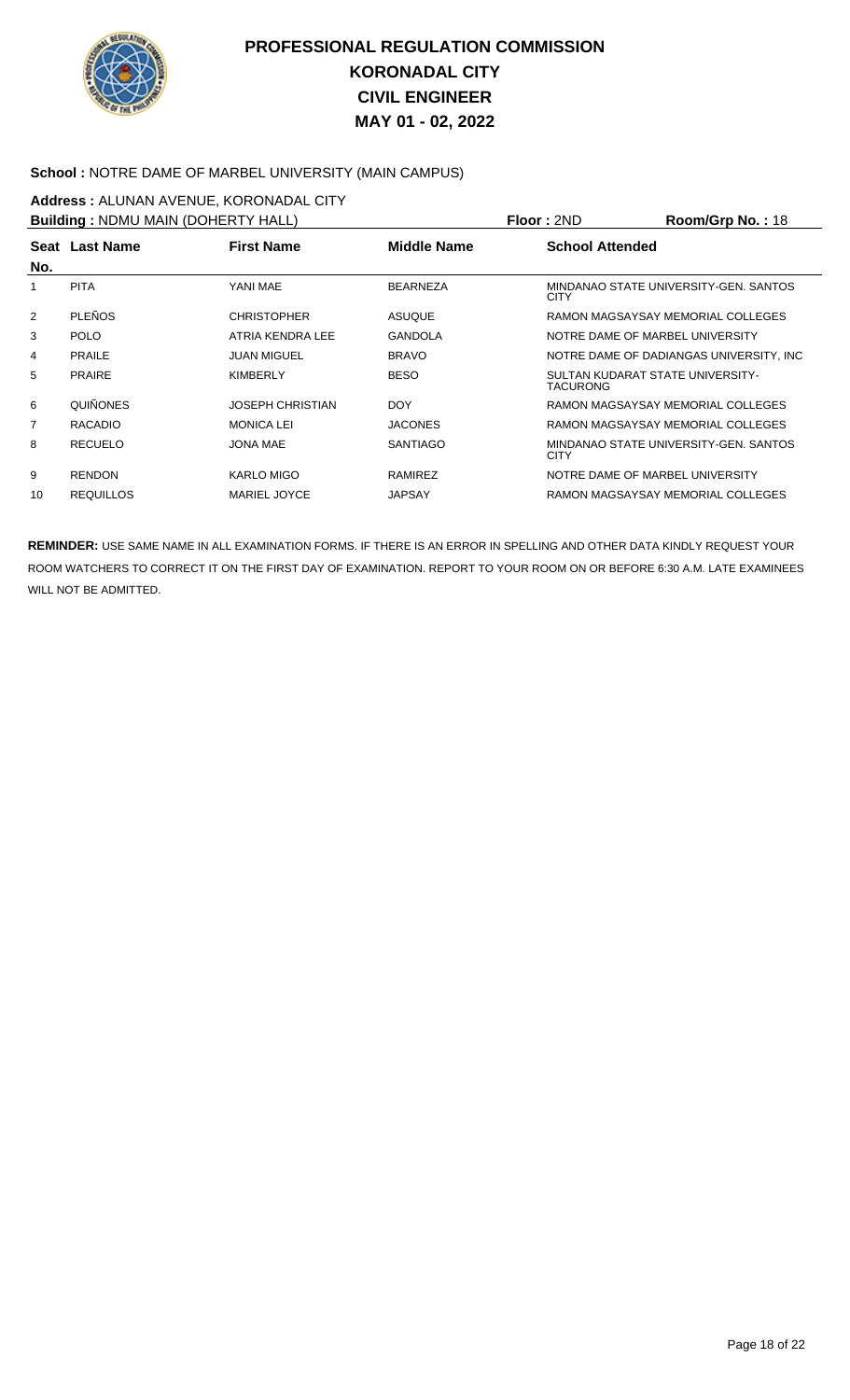

#### **School :** NOTRE DAME OF MARBEL UNIVERSITY (MAIN CAMPUS)

## **Address :** ALUNAN AVENUE, KORONADAL CITY

| <b>Building: NDMU MAIN (DOHERTY HALL)</b> |                  |                       |                    | Floor: 2ND                                   | Room/Grp No.: 19                          |
|-------------------------------------------|------------------|-----------------------|--------------------|----------------------------------------------|-------------------------------------------|
| No.                                       | Seat Last Name   | <b>First Name</b>     | <b>Middle Name</b> | <b>School Attended</b>                       |                                           |
|                                           | RETARDO          | SHERWIN JR            | <b>ARQUISOLA</b>   | COT                                          | SOUTH EAST ASIAN INSTITUTE OF TECHNOLOGY- |
| 2                                         | <b>ROMAGUERA</b> | <b>HARLEY DAVE</b>    | <b>FALE</b>        | NOTRE DAME OF MARBEL UNIVERSITY              |                                           |
| 3                                         | SAJOT            | <b>MARK VINCENT</b>   | <b>GUSTELO</b>     | NOTRE DAME OF MARBEL UNIVERSITY              |                                           |
| 4                                         | <b>SALAYO</b>    | RONALDO JR            | <b>SISON</b>       | NOTRE DAME OF MARBEL UNIVERSITY              |                                           |
| 5                                         | <b>SALIK</b>     | ABUBAKAR              | <b>MAKAKUA</b>     |                                              | COTABATO CITY STATE POLYTECHNIC COLLEGE   |
| 6                                         | <b>SALOME</b>    | <b>JOHN MATTHEW</b>   | <b>ROMERO</b>      | SULTAN KUDARAT STATE UNIVERSITY-<br>TACURONG |                                           |
| 7                                         | <b>SARIP</b>     | JAMEEL                | <b>IBRA</b>        |                                              | COTABATO CITY STATE POLYTECHNIC COLLEGE   |
| 8                                         | <b>SARIPADA</b>  | SONAYAH               | <b>TANGGOL</b>     |                                              | COTABATO CITY STATE POLYTECHNIC COLLEGE   |
| 9                                         | <b>SENOBAGO</b>  | <b>REOSYLYN MARIE</b> | <b>SULLIVAN</b>    | NOTRE DAME OF MARBEL UNIVERSITY              |                                           |
| 10                                        | <b>SINALIMBO</b> | ABDULRAHMAN           | <b>BANDAO</b>      |                                              | COTABATO CITY STATE POLYTECHNIC COLLEGE   |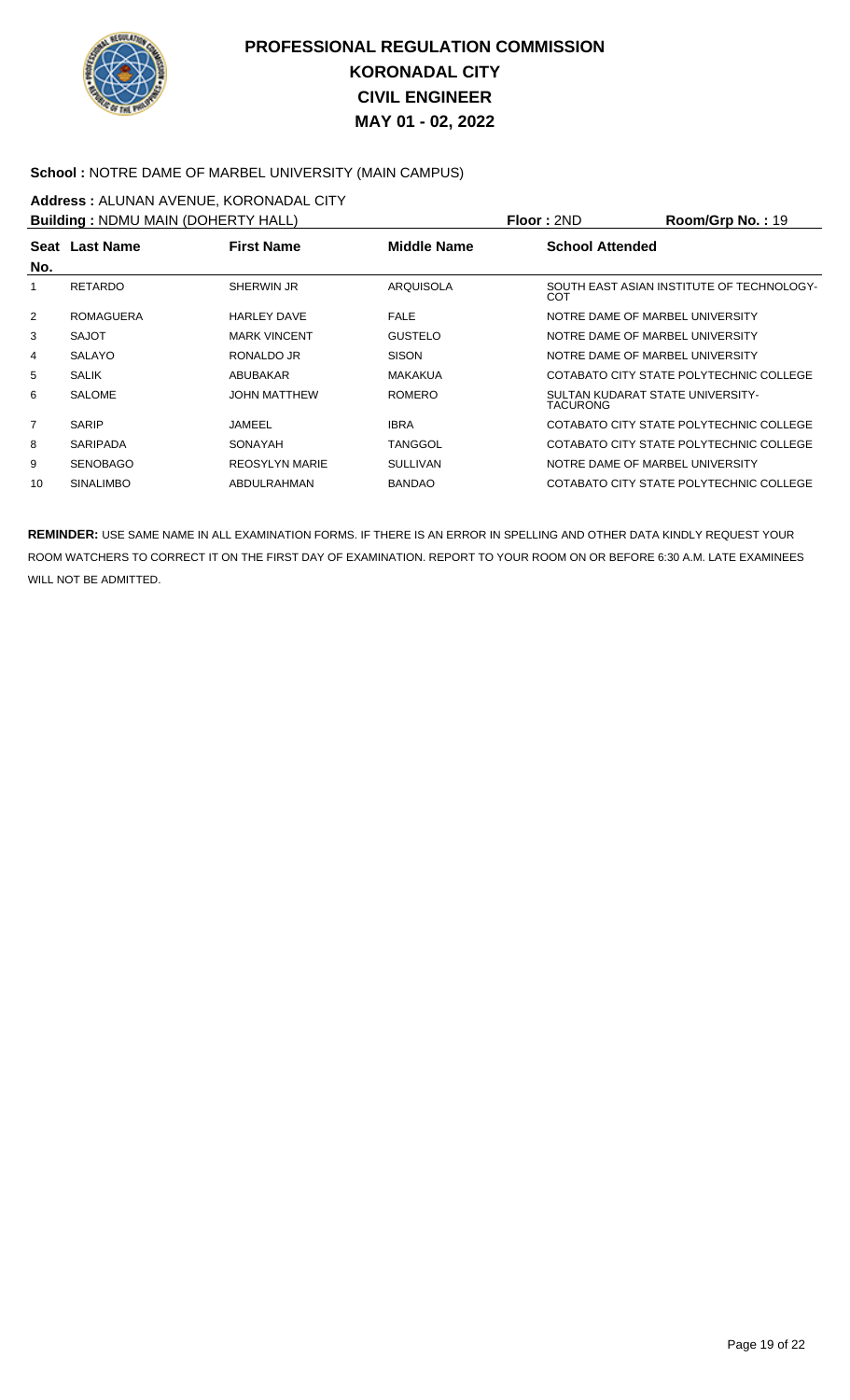

#### **School :** NOTRE DAME OF MARBEL UNIVERSITY (MAIN CAMPUS)

# **Address :** ALUNAN AVENUE, KORONADAL CITY

| <b>Building: NDMU MAIN (DOHERTY HALL)</b> |                 |                        |                    | Floor: 2ND                                   | Room/Grp No.: 20                        |
|-------------------------------------------|-----------------|------------------------|--------------------|----------------------------------------------|-----------------------------------------|
| No.                                       | Seat Last Name  | <b>First Name</b>      | <b>Middle Name</b> | <b>School Attended</b>                       |                                         |
| 1                                         | SINDOL          | <b>RUFFA MAE</b>       | <b>CORTEZ</b>      | <b>CITY</b>                                  | MINDANAO STATE UNIVERSITY-GEN. SANTOS   |
| 2                                         | <b>SORONGON</b> | <b>MARK LOUIE</b>      | <b>TAMDANG</b>     | NOTRE DAME OF MARBEL UNIVERSITY              |                                         |
| 3                                         | <b>SUBALDO</b>  | <b>KEM OLIVER</b>      | <b>SABROSO</b>     | SULTAN KUDARAT STATE UNIVERSITY-<br>TACURONG |                                         |
| 4                                         | <b>SULAN</b>    | <b>REY MARK</b>        | <b>SAGAO</b>       | <b>CITY</b>                                  | MINDANAO STATE UNIVERSITY-GEN. SANTOS   |
| 5                                         | <b>SULMACA</b>  | JOHN KEN               | <b>NOPUETO</b>     | SULTAN KUDARAT STATE UNIVERSITY-<br>TACURONG |                                         |
| 6                                         | <b>TABORA</b>   | <b>STEVE FRANCIS</b>   | <b>BONGHE</b>      | NOTRE DAME OF MARBEL UNIVERSITY              |                                         |
| 7                                         | TAGORA          | <b>MOHAMMAD FASSER</b> | <b>SANGGACALA</b>  |                                              | COTABATO CITY STATE POLYTECHNIC COLLEGE |
| 8                                         | TALATALA        | <b>GRACE</b>           | <b>MUYCO</b>       | NOTRE DAME UNIVERSITY                        |                                         |
| 9                                         | TALUSAN         | <b>JUL-ALI</b>         | LAUBAN             | NOTRE DAME OF MARBEL UNIVERSITY              |                                         |
| 10                                        | TAMALA          | <b>KEITH BRIAN</b>     | CASTAÑO            | NOTRE DAME OF MARBEL UNIVERSITY              |                                         |
|                                           |                 |                        |                    |                                              |                                         |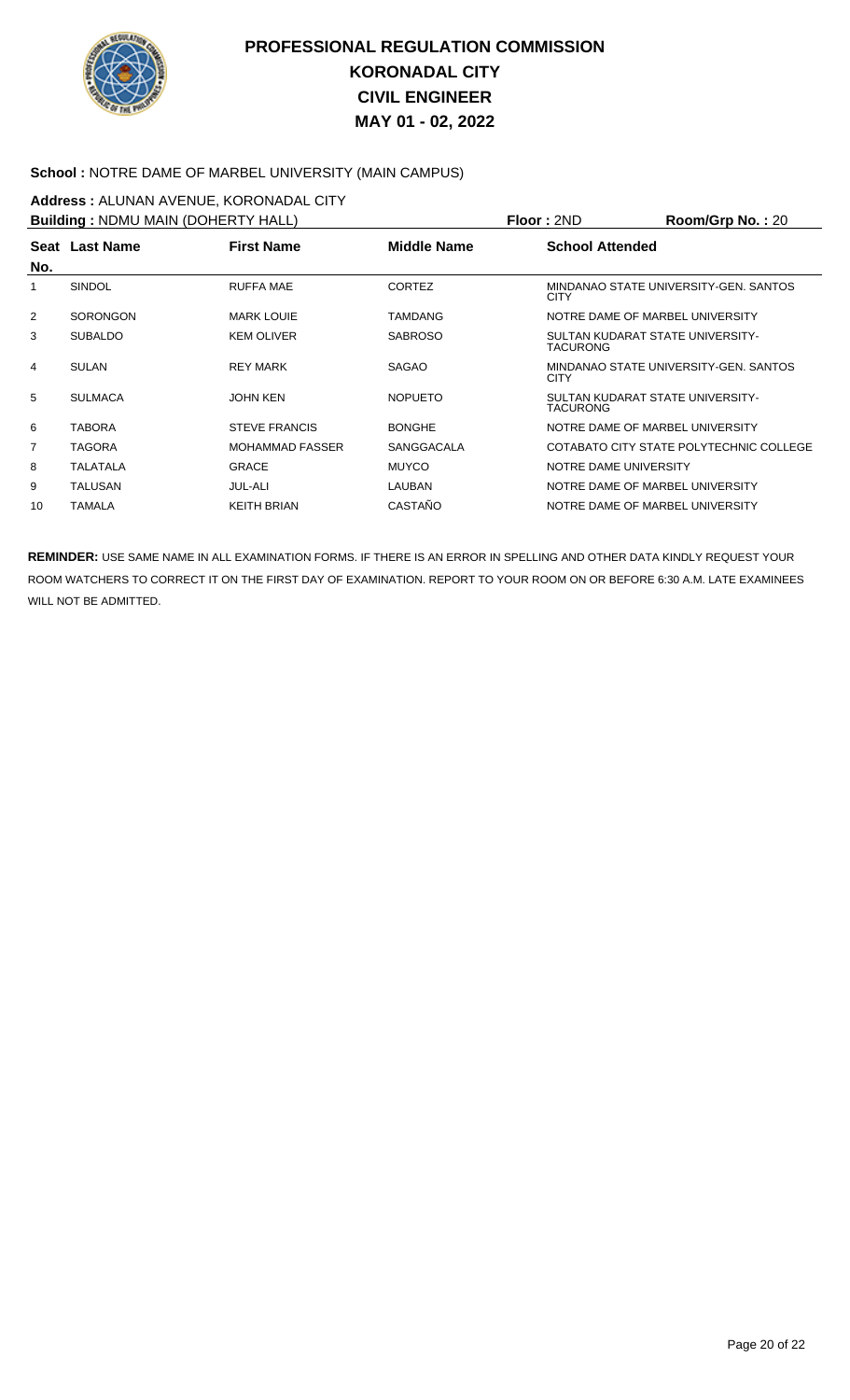

#### **School :** NOTRE DAME OF MARBEL UNIVERSITY (MAIN CAMPUS)

# **Address :** ALUNAN AVENUE, KORONADAL CITY

| <b>Building: NDMU MAIN (DOHERTY HALL)</b> |                  |                     |                    | Floor: 3RD                      | Room/Grp No.: 21                          |
|-------------------------------------------|------------------|---------------------|--------------------|---------------------------------|-------------------------------------------|
|                                           | Seat Last Name   | <b>First Name</b>   | <b>Middle Name</b> | <b>School Attended</b>          |                                           |
| No.                                       |                  |                     |                    |                                 |                                           |
|                                           | <b>TARIO</b>     | <b>STEPHEN JOHN</b> | HABAÑA             | COT                             | SOUTH EAST ASIAN INSTITUTE OF TECHNOLOGY- |
| 2                                         | TASANE           | <b>CHRISTIAN</b>    | <b>SUACILLO</b>    | NOTRE DAME OF MARBEL UNIVERSITY |                                           |
| 3                                         | TAYO             | <b>KENT</b>         | <b>CAPURAS</b>     |                                 | RAMON MAGSAYSAY MEMORIAL COLLEGES         |
| 4                                         | <b>TENDERO</b>   | ADOLF JOHN PAUL     | <b>JOPILLO</b>     | <b>CITY</b>                     | MINDANAO STATE UNIVERSITY-GEN. SANTOS     |
| 5                                         | <b>TIANCHON</b>  | ANDRO BERIC         | <b>SORONGON</b>    | NOTRE DAME OF MARBEL UNIVERSITY |                                           |
| 6                                         | <b>TOLERAN</b>   | KEERO NIÑO          | <b>VITUALLA</b>    | NOTRE DAME OF KIDAPAWAN COLLEGE |                                           |
| $\overline{7}$                            | <b>TRESPECES</b> | DENZYL DAVE         | <b>TOLOG</b>       | NOTRE DAME OF MARBEL UNIVERSITY |                                           |
| 8                                         | ULANGKAYA        | <b>NORMINA</b>      | <b>KADIR</b>       | NOTRE DAME UNIVERSITY           |                                           |
| 9                                         | <b>UMALI</b>     | <b>RAE CARL</b>     | <b>SALES</b>       | NOTRE DAME OF MARBEL UNIVERSITY |                                           |
| 10                                        | <b>UNDING</b>    | JUN JUN             | LACNA              |                                 | RAMON MAGSAYSAY MEMORIAL COLLEGES         |